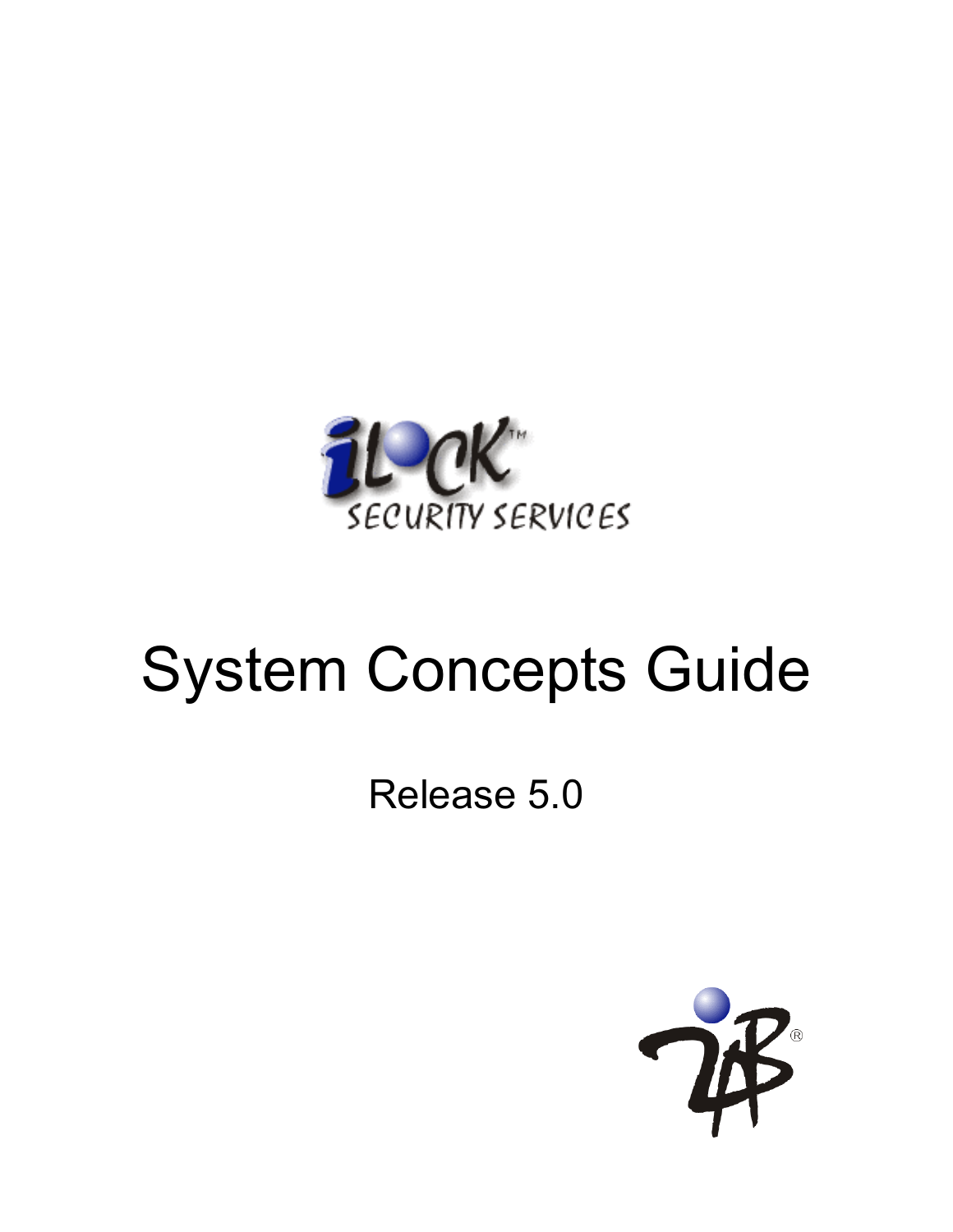# **iLock Security Services System Concepts Guide**

#### **Subject**

Basic concepts and operation of the iLock™ Security Services.

#### **Software Supported**

iLock Security Services

- **•** iLock Enterprise 5.0
- **•** jLock 5.0
- **•** orb2 for Java Security Services 5.0
- **•** webLock 5.0
- **•** c/Lock 5.0

#### **Revision History**

| <b>Product Release</b> | September 2002    |
|------------------------|-------------------|
| Release 4.1            | <b>March 2003</b> |
| Release 4.2            | February 2004     |
| Release 4.3            | October 2004      |
| Release 4.4            | September 2006    |
| Release 5.0            | December 2007     |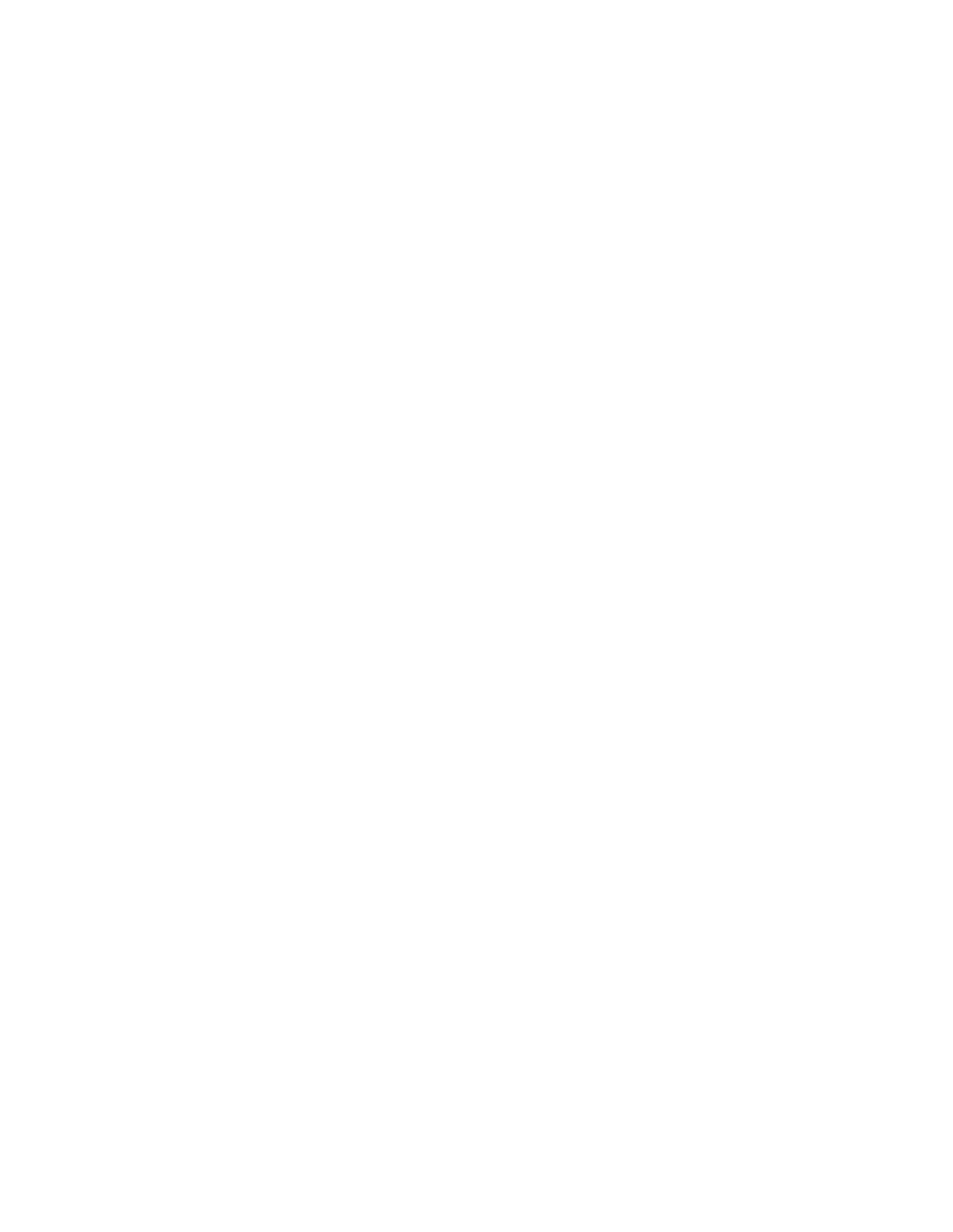2AB, Inc. disclaims the implied warranties of merchantability and fitness for a particular purpose and makes no express warranties except as may be stated in its written agreement with and for its customer. In no event is 2AB, Inc. liable to anyone for any indirect, special or consequential damages.

The information and specifications in this document are subject to change without notice. Consult your 2AB, Inc. marketing representative for product or service availability.

U.S. Government Restricted Rights. The Software Program(s) and Documentation furnished under this Agreement were developed at private expense and are provided with Restricted Rights. Any use, duplication, or disclosure by and for any agency of the U.S. Government shall be subject to the Restricted Rights applicable to commercial computer software under FAR Clause 52.227-19 or DFAR Clause 252.277-7013 or any successor thereof.

Copyright © 1999-2003 by 2AB, Inc. All Rights Reserved.

#### **Trademarks**

The 2AB logo, iLock, the iLock logo and orbLock are registered trademarks of 2AB, Inc. 2AB, Inc., c/Lock, eXplorer, iLock Security Services, jLock, orb2, webLock and Xcon are trademarks of 2AB, Inc.

Microsoft, Windows, Windows NT, Windows 2000 and Windows XP are registered trademarks of the Microsoft Corporation.

OMG, Object Management Group, OMG Interface Definition Language (IDL), Unified Modeling Language and UML are trademarks of the Object Management Group. CORBA and IIOP are registered trademarks of the Object Management Group.

UNIX is a registered trademark in the United States and other countries, licensed exclusively through X/Open Company Limited.

HP-UX is a registered trademarks of the Hewlett-Packard Company.

Apache and Tomcat are trademarks of The Apache Software Foundation.

AIX and Domino are trademarks of the International Business Machines Corporation in the United States or other countries or both.

iPlanet, J2EE, J2SE, Java, JavaScript, JavaServer Pages, JKD, Solaris, Sun and Sun Microsystems are trademarks or registered trademarks of Sun Microsystems, Inc. in the United States and other countries.

All other brand or product names are trademarks or registered trademarks of their respective companies or organizations.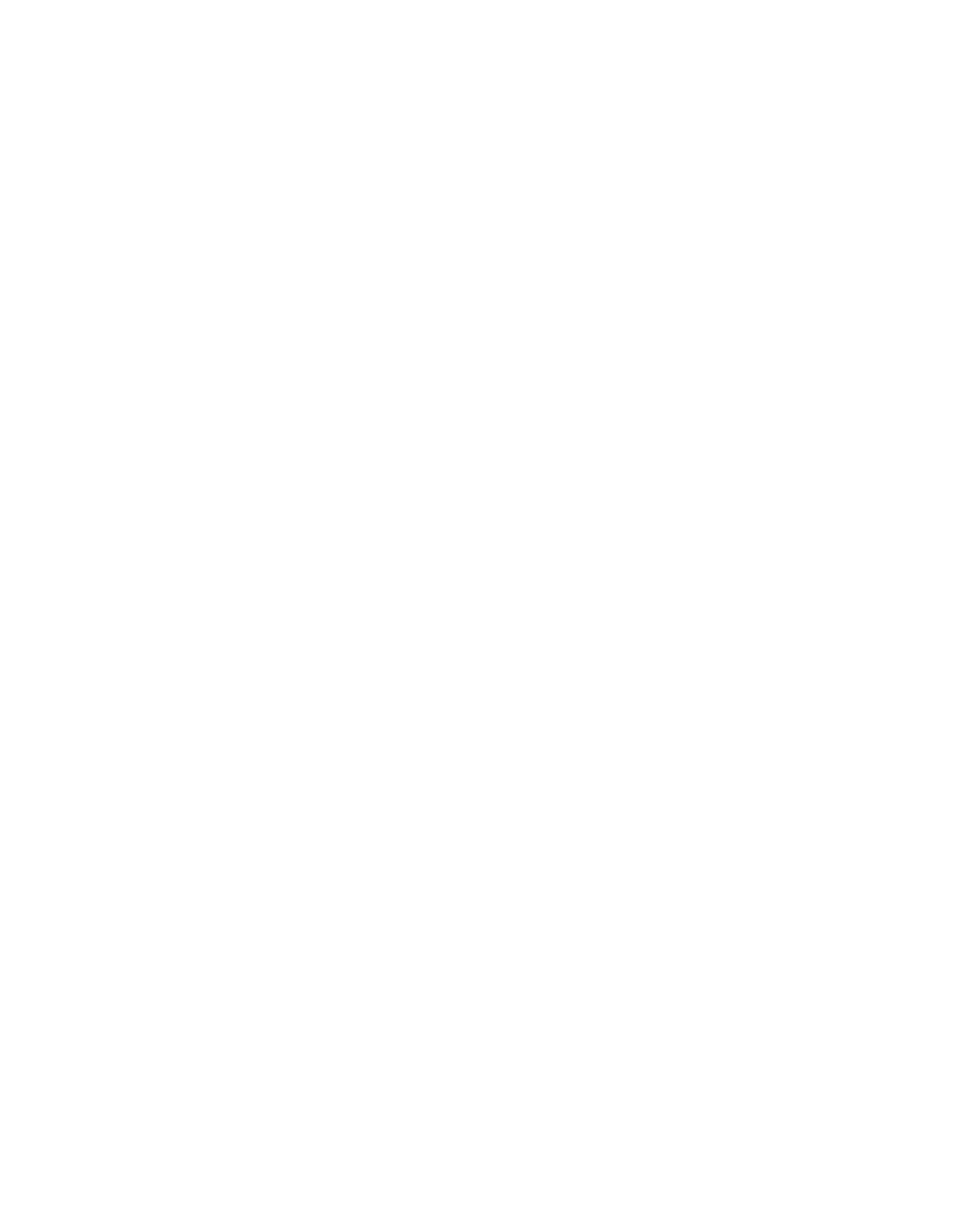# **Contents**

#### <span id="page-6-0"></span>**[Contents](#page-6-0)**

#### **[Figures](#page-8-0)**

#### **[About This Document](#page-10-0)**

| <b>Chapter 1</b> | <b>Security Overview</b>          |
|------------------|-----------------------------------|
| 1.1              |                                   |
| 1.2              |                                   |
| 1.3              |                                   |
| 1.3.1            |                                   |
| 1.3.2            |                                   |
| 1.4              |                                   |
| 1.5              |                                   |
| <b>Chapter 2</b> | <b>iLock Security</b>             |
|                  | <b>Services Overview</b>          |
| 2.1              |                                   |
| 2.2              |                                   |
| 2.3              |                                   |
| <b>Chapter 3</b> | <b>Security Center</b>            |
| 3.1              |                                   |
| 3.2              |                                   |
| 3.2.1            |                                   |
| 3.2.2            |                                   |
| 3.2.3            |                                   |
| 3.2.4            |                                   |
| 3.3              |                                   |
| 3.4              |                                   |
| 3.5              |                                   |
| <b>Chapter 4</b> | <b>iLock</b><br><b>Components</b> |
| 4.1              |                                   |
| 4.1.1            |                                   |
| 4.1.2            |                                   |
| 4.2              |                                   |
| 4.3              |                                   |

[4.3.1 CSIv2 for orb2 for Java . . . . . . . . . . . . . . . . . . . . . . . . . . . . . . . . . . . . . . . . . . 4-3](#page-26-0) [4.3.2 CORBA Security Service \(CSS\) . . . . . . . . . . . . . . . . . . . . . . . . . . . . . . . . . . . 4-3](#page-26-1) [4.3.2.1 Security-Unaware Applications . . . . . . . . . . . . . . . . . . . . . . . . . . . . . . . . 4-3](#page-26-2)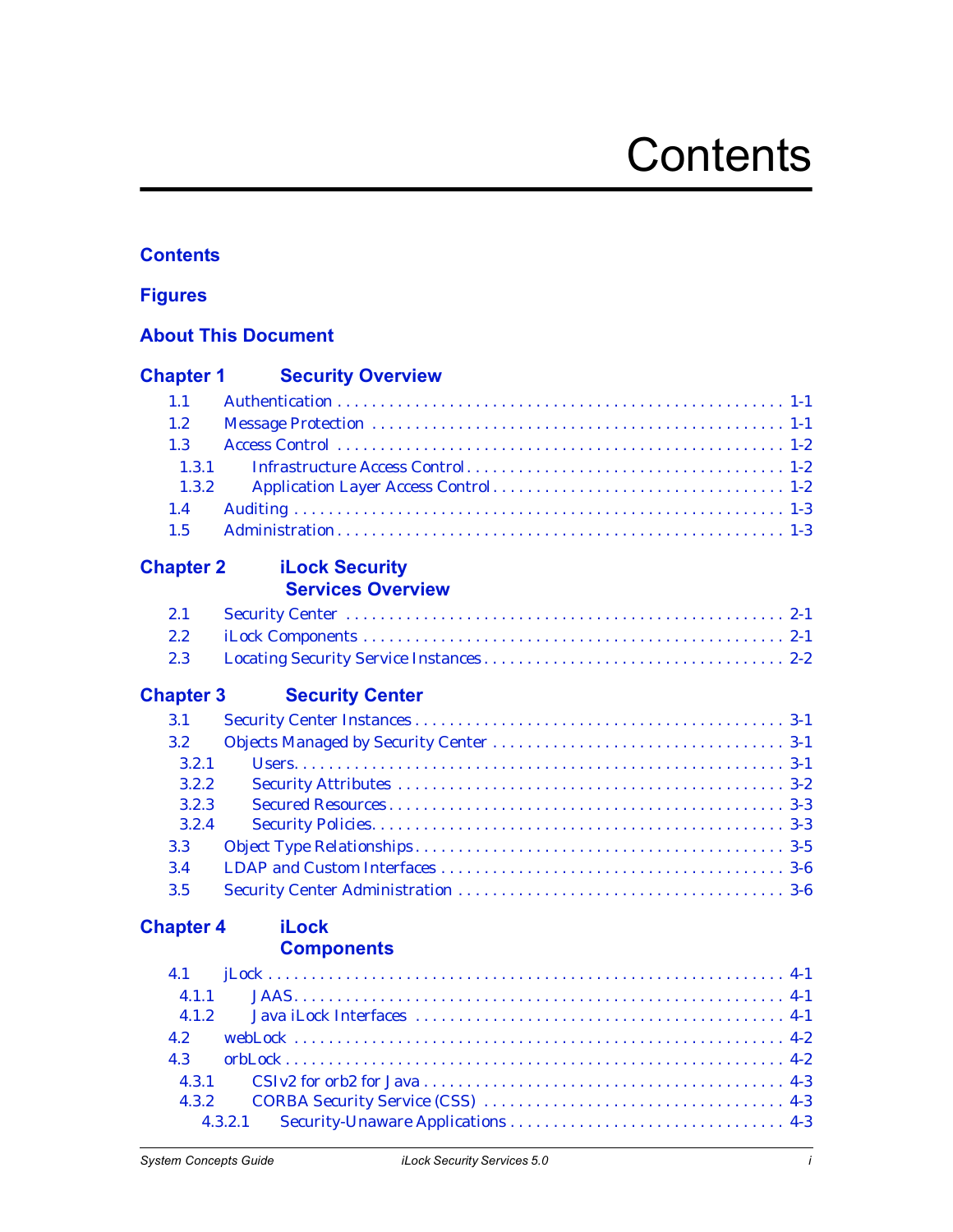|                  | 4.3.2.2                                                          |  |
|------------------|------------------------------------------------------------------|--|
| 4.3.3            |                                                                  |  |
|                  | 4.3.3.1                                                          |  |
| 4.3.3.2          |                                                                  |  |
| 4.3.3.3          |                                                                  |  |
|                  |                                                                  |  |
|                  | 4.3.3.3.2 Collocated Security Center Scenario 4-8                |  |
|                  |                                                                  |  |
|                  |                                                                  |  |
| <b>Chapter 5</b> | <b>Getting Started</b><br>with iLock<br><b>Security Services</b> |  |
| 5.1              |                                                                  |  |
| 5.2              |                                                                  |  |
| 5.3              |                                                                  |  |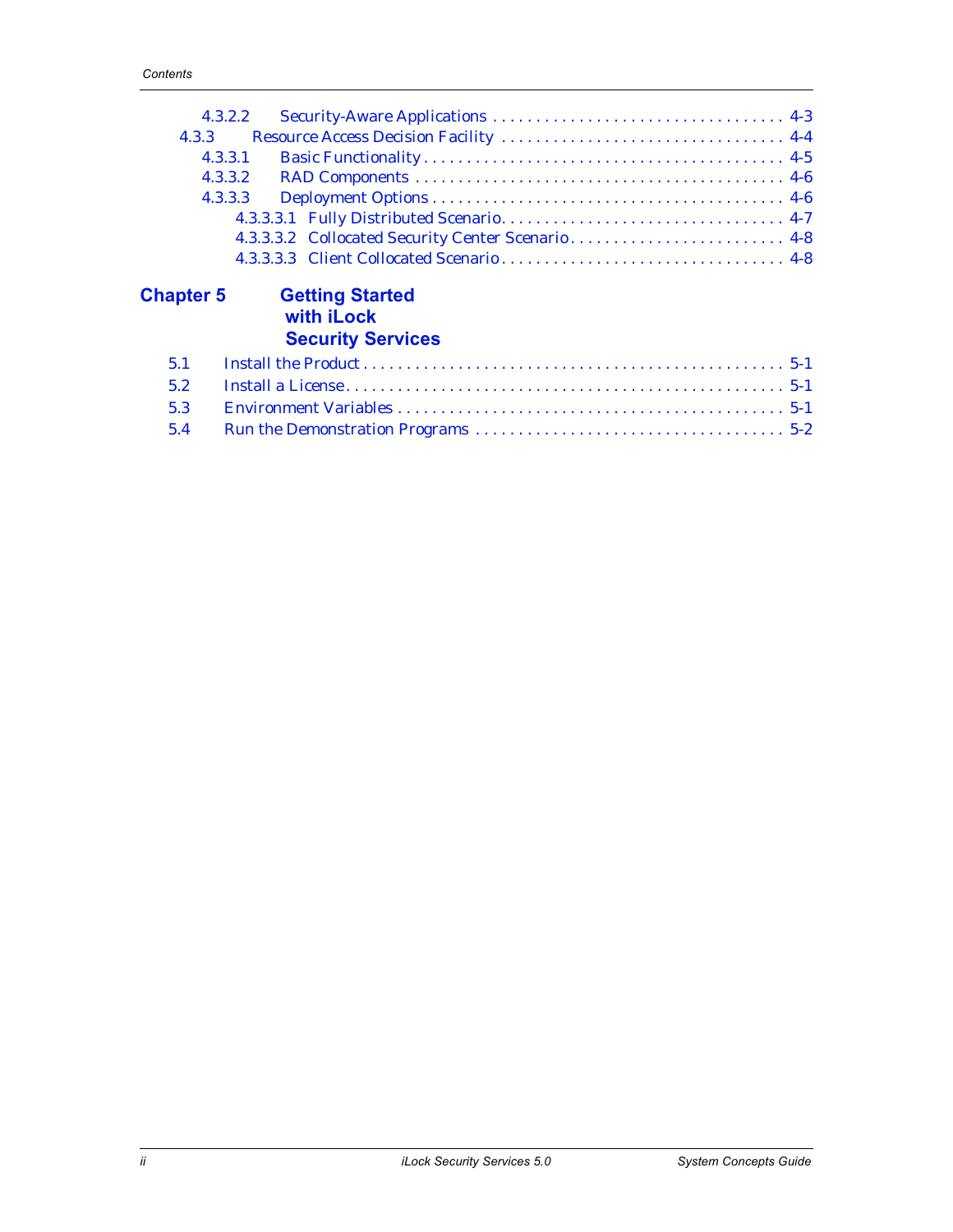# Figures

<span id="page-8-0"></span>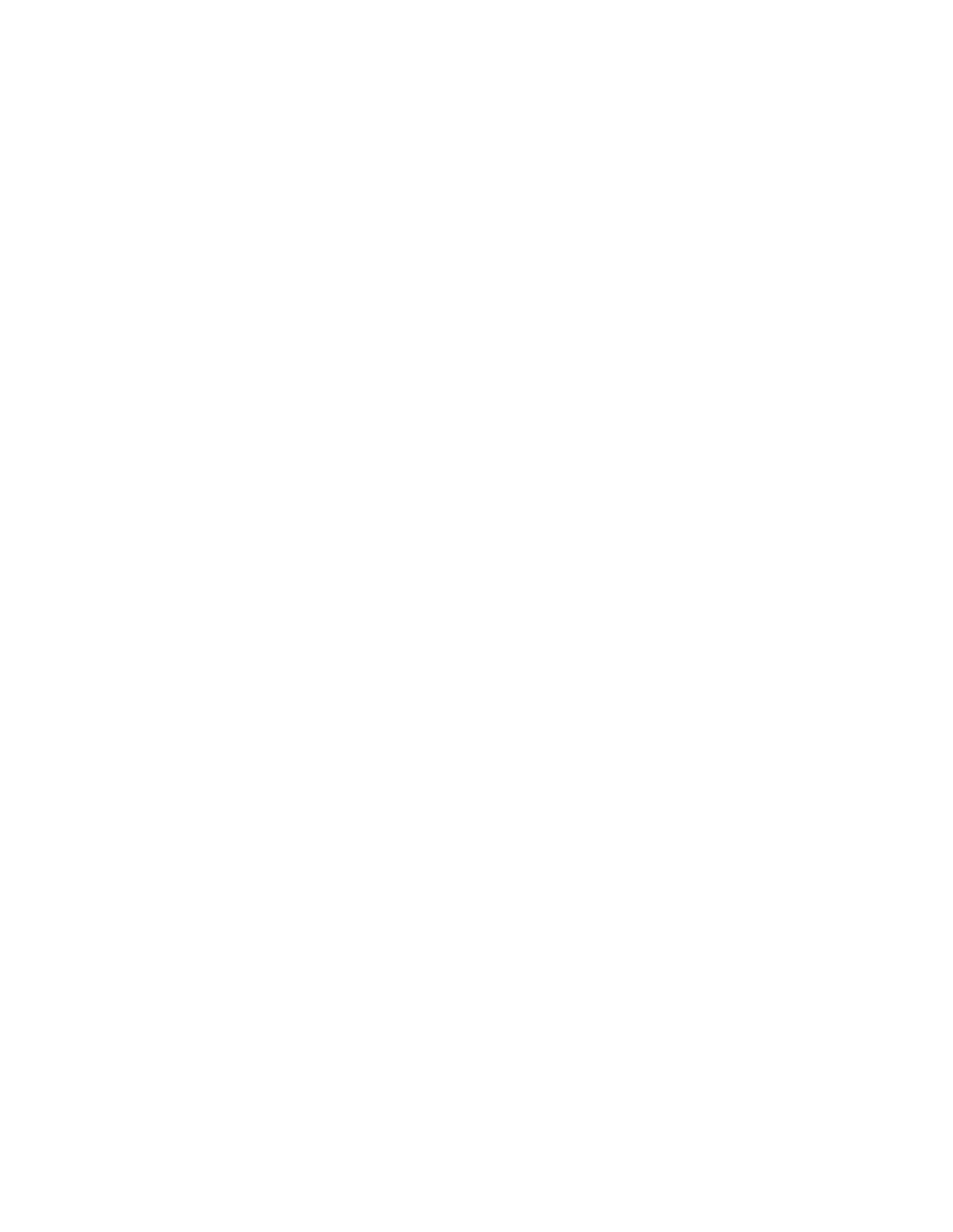# About This Document

# <span id="page-10-0"></span>**Who should read this guide?**

Programmers and administrators who are securing applications using the iLock Security Services.

# <span id="page-10-1"></span>**Technical Support**

Your feedback is important to us. Please provide input to the 2AB Technical Support Staff.

You can communicate comments to and request help from the Technical Support Staff via the following methods:

#### **Telephone**

U.S. or Canada 877.334.9572 (Toll Free)

All Other Countries +1.205.621.7455

#### **Email**

support@2ab.com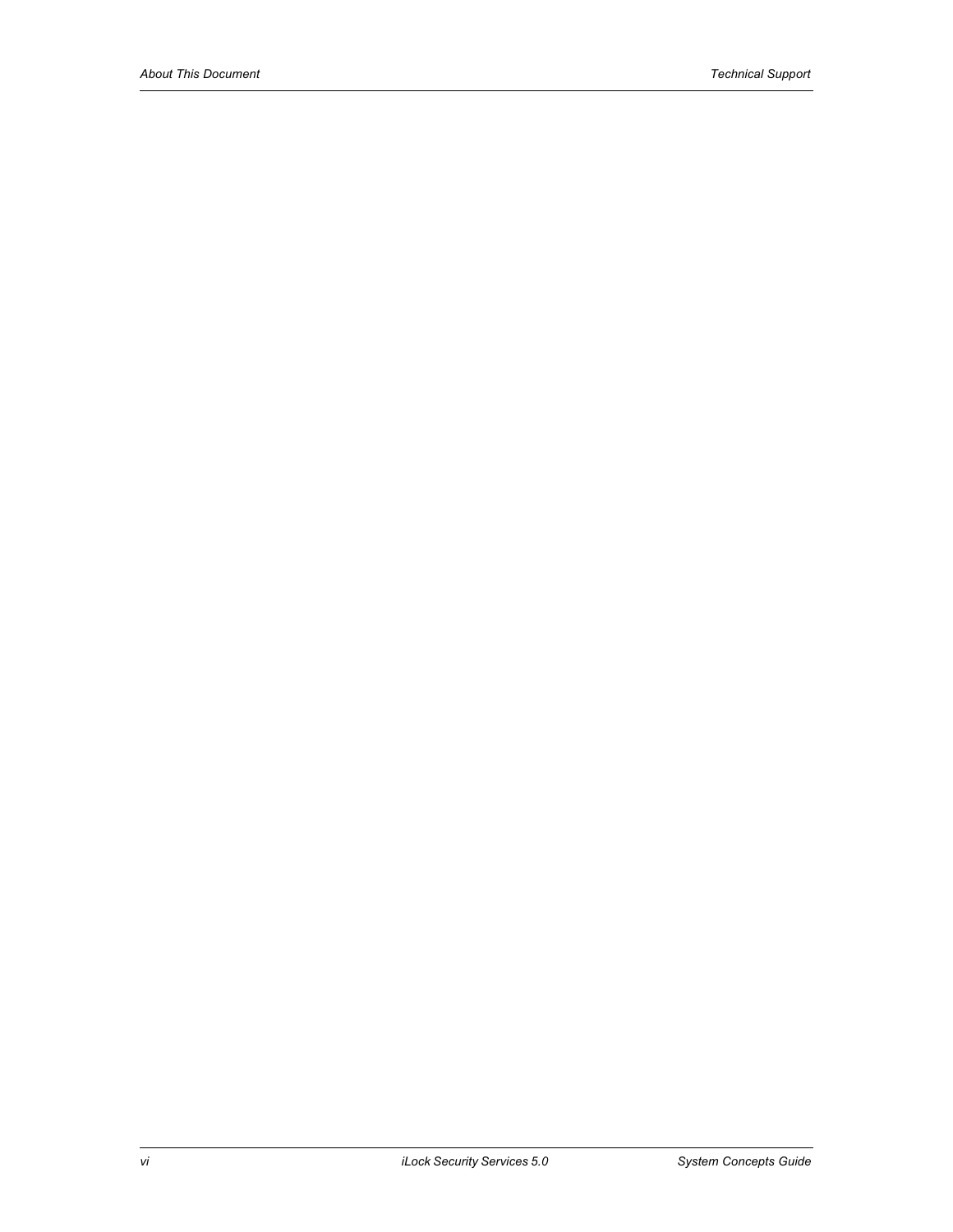<span id="page-12-0"></span>With the explosion of online services, controlling access to enterprise computing resources is increasingly critical. Today, one only has to open a newspaper or turn on the television to understand that there is growing concern regarding the privacy of personal and business information. This concern is coming from both individuals and businesses, and government regulations are increasingly addressing these concerns. Although computer systems have traditionally been "secured," it is evident that future systems will be expected to enforce a higher quality and a finer granularity of security mechanisms.

One important aspect of securing future systems is the ability to control, with a fine level of granularity, the ability of individuals and systems to access information and functionality that systems provide. 2AB, Inc. has introduced the iLock Security Services software to address this problem.

Securing distributed computing systems typically requires that security software can perform one or more of the following functions:

- **•** Authentication
- **•** Message Protection
- **•** Access Control
- **•** Auditing
- <span id="page-12-3"></span>**•** Administration

# <span id="page-12-1"></span>**1.1 Authentication**

Authentication is the term used to indicate that an individual or system has proven its identity. In a distributed computing environment, authentication may work in both directions. That is, a client may be required to prove its identity to some service, and conversely, some service might be required to prove its identity to its client. The authentication function is the cornerstone for all other security functions. Without reliable authentication, all other security features that may be used are effectively meaningless.

There are various techniques used to authenticate individuals and/or systems. They include:

- **•** Shared Secret User ID and Password
- **•** Physical Tokens, such as ATM cards, Smart cards...
- **•** Digital Certificates
- <span id="page-12-4"></span>**•** Biometrics, such as retina scans, thumbprint readers…

# <span id="page-12-2"></span>**1.2 Message Protection**

Message protection is the term used to indicate that messages (typically in transit across networks) are protected from being viewed or modified by unauthorized persons. To protect messages from being viewed, the sending party typically encrypts messages, and the receiving party has the ability to decrypt the message. To protect the message from being modified, there is typically encrypted information about the message (perhaps a hash of the message) that can only be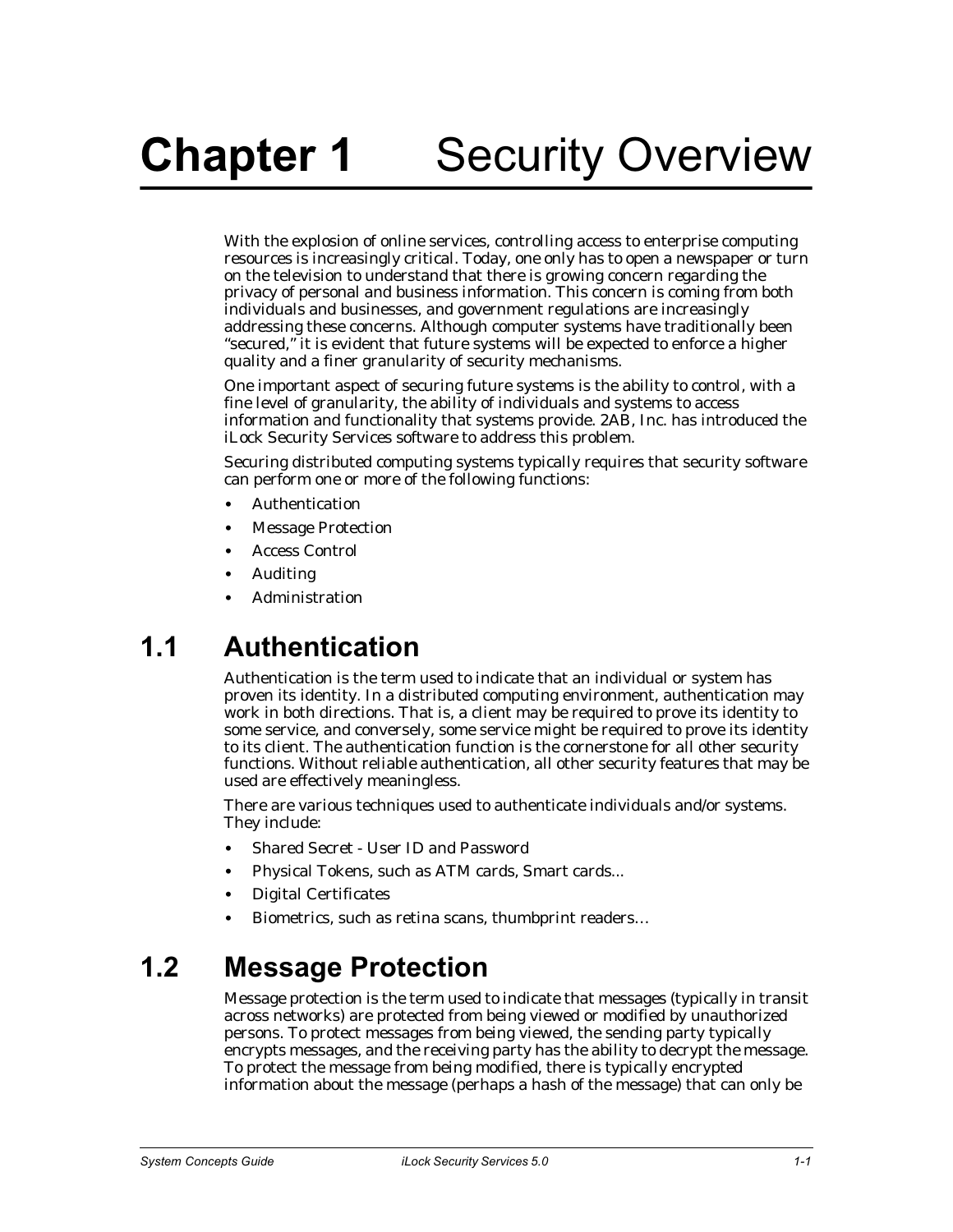created by the sender and read by the receiver. If this information does not match the message contents, there is a strong indication that the message has been tampered with.

<span id="page-13-3"></span>Message protection techniques should almost always be used when messages travel through public networks (e.g. the Internet). Enterprises may or may not perceive the need for message protection within internal private networks.

# <span id="page-13-0"></span>**1.3 Access Control**

Access control is the term used to describe mechanisms that ensure that authenticated individuals and/or systems can only access protected resources for which they have permission. The term *protected resource* is used to indicate anything that needs protecting. It could be a computer system, some specific functionality of a system or some specific information that a system manages.

There are two aspects to access control.

- 1. **Access Decision** is the aspect of access control that makes the decision to allow access or not. This decision is based on the security policy that has been associated with the protected resource.
- 2. **Access Enforcement** is the aspect of access control that enforces the result of the access decision.

A system may have requirements to control access to a wide variety of protected resources. Some of these resources may be known to infrastructure software, such as operating systems and/or communications middleware. Other resources may only be known to business logic software. This may be information such as a customer's credit history.

# <span id="page-13-1"></span>**1.3.1 Infrastructure Access Control**

<span id="page-13-5"></span>Infrastructure software is software used by business software developers that handle functions common to a wide range of business functions. This would include operating systems, database management systems, communications middleware and so forth. The access control that can be placed on resources known to infrastructure software is known as Infrastructure-Based Access Control.

There are many examples of resources that are typically protected by infrastructure software. Operating systems typically protect files using **read**, **write** and **execute** permissions. Database management systems typically protect access to databases and database tables. Communication middleware typically protects invocation of remote procedure calls, operations or methods.

The infrastructure software is responsible for both the access decision and the enforcement aspects of access decision. Obviously, the infrastructure can use third party access control software to assist in the decision/enforcement process; however, it is ultimately the infrastructure software's responsibility. Often, there are hooks that can be used by third party software to protect specific resources. For example, there are numerous products that specialize in protecting access to Web pages.

## <span id="page-13-2"></span>**1.3.2 Application Layer Access Control**

<span id="page-13-4"></span>There are resources that need to be protected that only business logic can understand. For example, a system might have customer records that include general information, billing information, transaction history and credit history. Obviously, no infrastructure software will understand these resources; however, it might be necessary to control who is allowed to do what with each of these resources. It is the responsibility of the business logic to control the access to these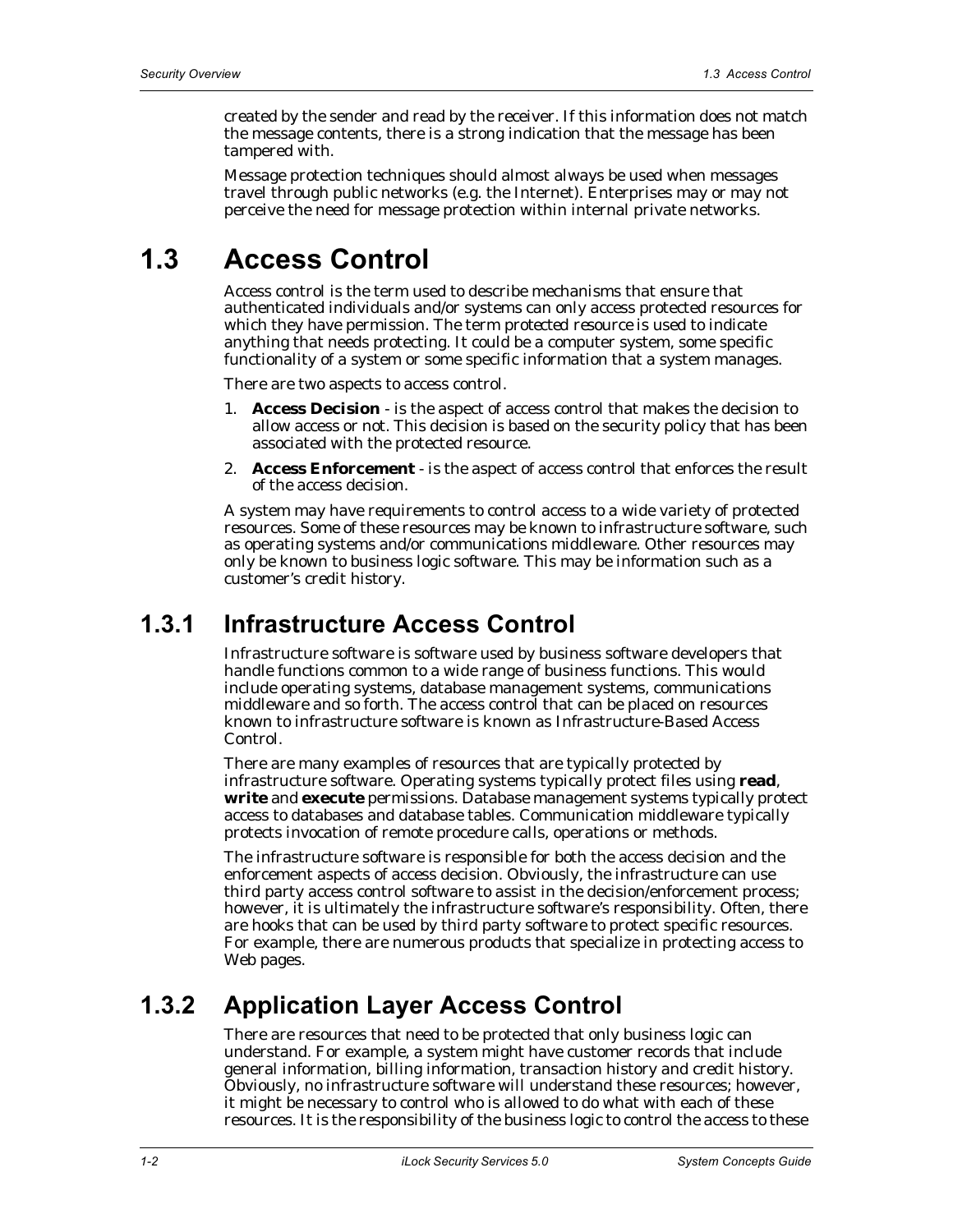resources. In fact, with the increasing requirements for privacy of personal information, this is becoming a very important component of the overall access control requirements.

Application systems have traditionally implemented access control for business logic resources within the code of the business application. At first, this appears to be a rather easy solution; however, the fact that security policies are embedded in application code can significantly increase the long-term maintenance costs for the system. A simple change to a security policy can result in all of the costs associated with deploying a new release. Some systems may write code to make the security policy configurable; however, this typically results in different administrative procedures for different systems.

When security policy is embedded in source code, it is impossible to determine the security policy without reviewing the source code to locate the specific access control logic. This makes it difficult for an auditor to determine what the policy is and whether the application software is performing authorization appropriately to meet business and legislative security policies. It is important to maintain security policies outside of source code, in a format that can be easily reviewed, to facilitate an audit process. Should problems be discovered during a review/audit, the policies can be changed without disruption to the deployed business software.

Another issue, related to embedding access decision logic within the business logic, is auditing. Each application must provide a means for creating audit records and a means for security administrators to view/analyze those audit records. This forces business logic developers into the business of developing infrastructure software. In addition, there is the real possibility that different applications systems will implement different auditing strategies and tools, leading to additional training and overhead for security administrators.

# <span id="page-14-0"></span>**1.4 Auditing**

<span id="page-14-2"></span>Auditing is the term used to describe the recording of information needed to detect and investigate security violations. The auditing mechanism must provide the necessary tools to view and examine the recorded information.

# <span id="page-14-1"></span>**1.5 Administration**

Administration is the term used to describe the management of security information required to secure access to computing resource. This information consists of information about valid users, resources to be secured and the rules that govern access to secured resources.

Security products provide administrative functionality in the form of programs that are to be used by an enterprise's security administrators. There may also be APIs provided that allow an enterprise to build specialized administrative tools. These APIs can also provide secured applications the ability to dynamically define security information that governs the secure access to its resources.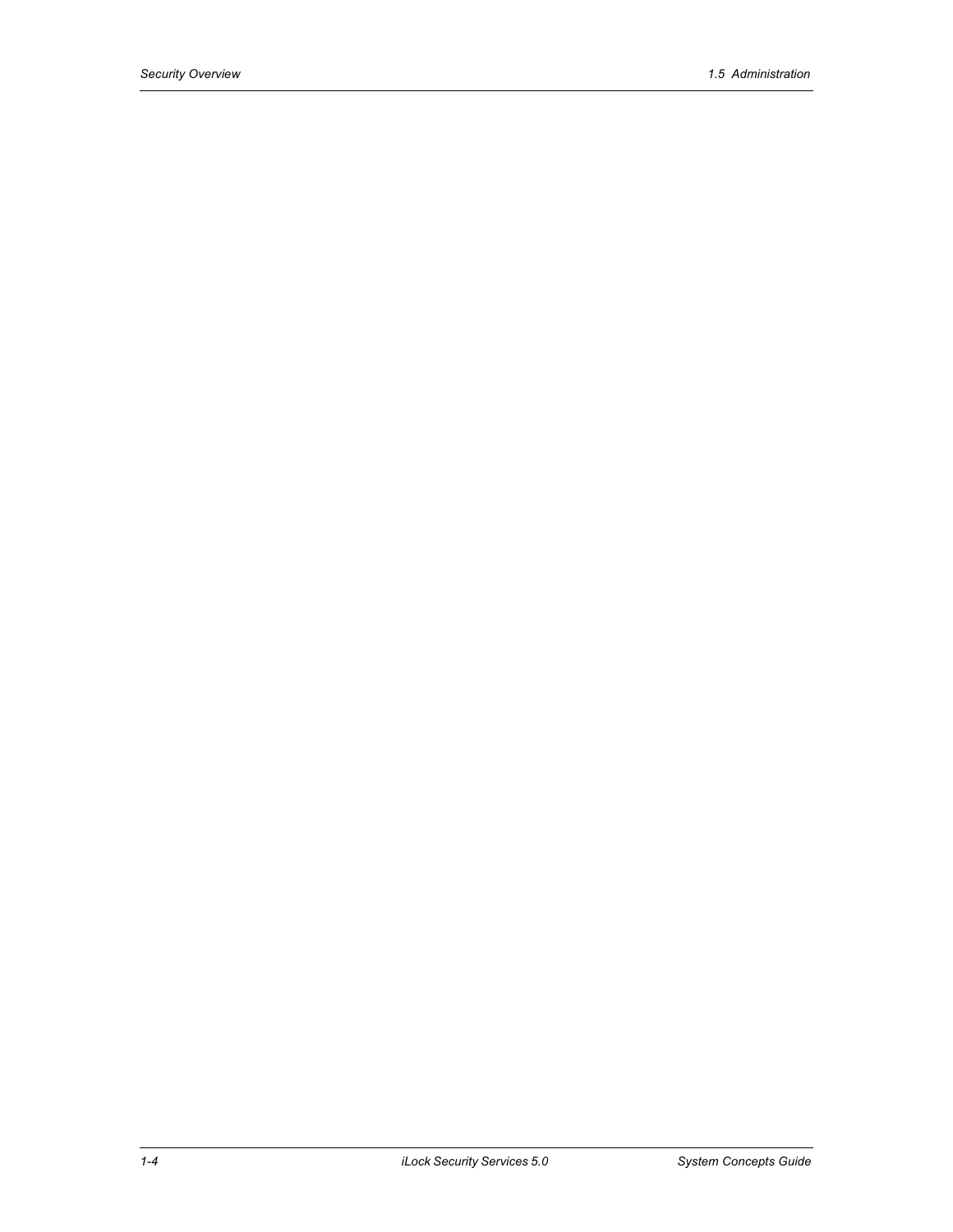# <span id="page-16-0"></span>**Chapter 2** iLock Security Services Overview

iLock Security Services products are a collection of software components that an enterprise can use to secure access to a wide variety of computing resources that belong to that enterprise. The types of enterprise resources that can be protected include distributed applications, database elements, Web pages and so forth. In fact, any enterprise resource that can be assigned a unique name can be secured, and these resources can exist in various infrastructure environments such as Web Servers, J2EE Application Servers and CORBA-based systems.

The components that make up the iLock Security Services include distributed services that help manage access to secured resources, administrative tools that manage these distributed services and programming interfaces (APIs) that can be used by applications to control access to secure enterprise resources.

# <span id="page-16-1"></span>**2.1 Security Center**

<span id="page-16-7"></span>The Security Center serves as a repository of information related to securing enterprise computing resources and processes queries from iLock Components that need the security-related data it manages. This includes information about users, secured resources and security policies. The Security Center is the central component of the iLock Security Services software.

An enterprise may choose to run multiple instances of the Security Center. Each instance manages a unique set of security related information about users, resource and policies. Each instance must be assigned a unique name referred to as the *instance name*. If more than one instance is run on the same machine, each instance must be assigned a unique network port address. The instance name and port may be specified when starting the Security Center.

# <span id="page-16-2"></span>**2.2 iLock Components**

<span id="page-16-3"></span>The software components that actually control access to secured resources are referred to as iLock Components. Each iLock Component is a collection of software components designed to protect resources unique to a particular computing environment. iLock Components use the Security Center as the repository for security-related configurations and policies. iLock Security Services currently supports four iLock Components:

- <span id="page-16-4"></span>1. jLock - provides administration, authentication and access control facilities for applications running on J2EE Application Servers, servlets or standalone Java applications. Basic, Standard and Enterprise editions of jLock are available that provide levels of functionality that range from basic to advanced. For more information, please see the *iLock Security Services: jLock User Guide.*
- <span id="page-16-6"></span>2. webLock - secures access to Web Resources such as Web pages, servlets and JavaServer Pages. For more information, please see the *iLock Security Services: webLock User Guide.*
- <span id="page-16-5"></span>3. orbLock - secures access to resources in an OMG CORBA-based environment. For more information, please see the *iLock Security Services: orbLock User Guide.*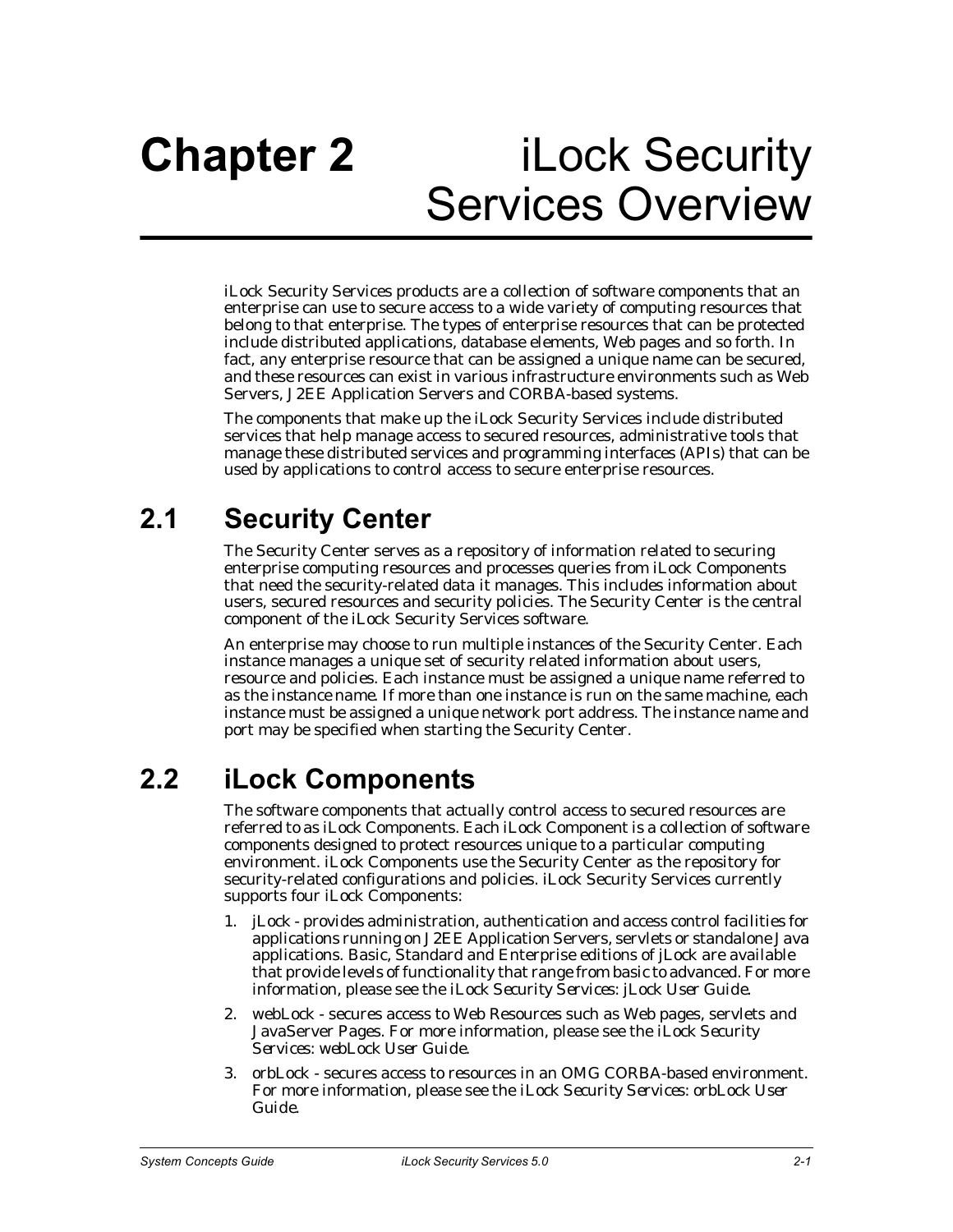# <span id="page-17-0"></span>**2.3 Locating Security Service Instances**

<span id="page-17-1"></span>Multiple instances of the Security Center and iLock Components can run on multiple processors located throughout a network. These components must have a way of locating each other in a distributed environment. This configuration is done using a special tool called **iconfig**.

The **iconfig** utility should be run on all machines that will run applications that use one of the iLock Components and on all machine where administrative tools will be used. This utility is used to configure the host and port information for all possible Security Center instances.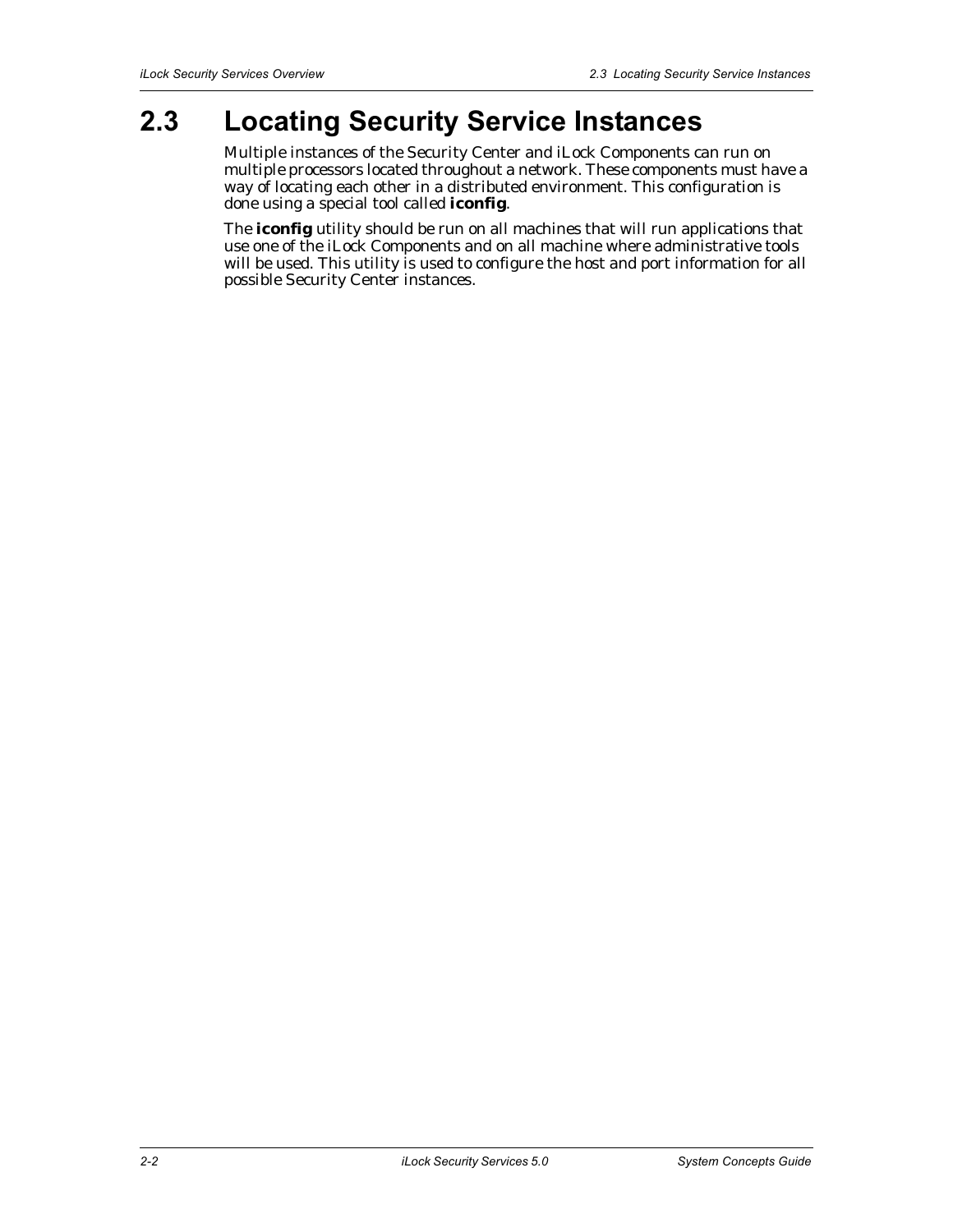<span id="page-18-5"></span><span id="page-18-4"></span><span id="page-18-0"></span>The Security Center is a distributed service that manages persistent information relating to securing enterprise resources. These include resource definitions, security policies, user definitions and so forth.

# <span id="page-18-1"></span>**3.1 Security Center Instances**

A single running instance of the Security Center is referred to as a Security Center Instance. An enterprise may run one or more copies of the Security Center. Each instance of the Security Center represents a domain of security information that is available to the iLock Component software that uses that instance of the Security Center.

Many enterprises will only run a single instance of the Security Center. Larger, more complex enterprises may choose to run multiples instances of the Security Center, with each managing a different domain of security-related information. When using an iLock Component, one specifies the Security Center instance it will use.

**Example** An enterprise might have separate Security Center instances to manage separate organizational departments. An instance of the jLock Component might specify that it will use the Security Center named *accounting***,** and a different use of the jLock Component might specify that it will use the Security Center named *engineering*.

On the other hand, an enterprise might manage the security of the entire enterprise with a single instance. One or more components will interact with a Security Center instance to provide security services for a particular infrastructure environment.

# <span id="page-18-2"></span>**3.2 Objects Managed by Security Center**

The Security Center manages the information required to secure enterprise resources. This section describes different forms of security-related data managed by the Security Center.

## <span id="page-18-3"></span>**3.2.1 Users**

<span id="page-18-6"></span>Users are defined to represent either a human user of systems or a system itself. For example, an accounting system might be defined as user *Acct101*, and a human user of that system might be defined as *Susan*. The following information can be specified when defining a user:

- **•** First Name
- **•** Middle Name or Initial
- **•** Last Name
- **•** User ID
- **•** Optional Data
- **•** User Domain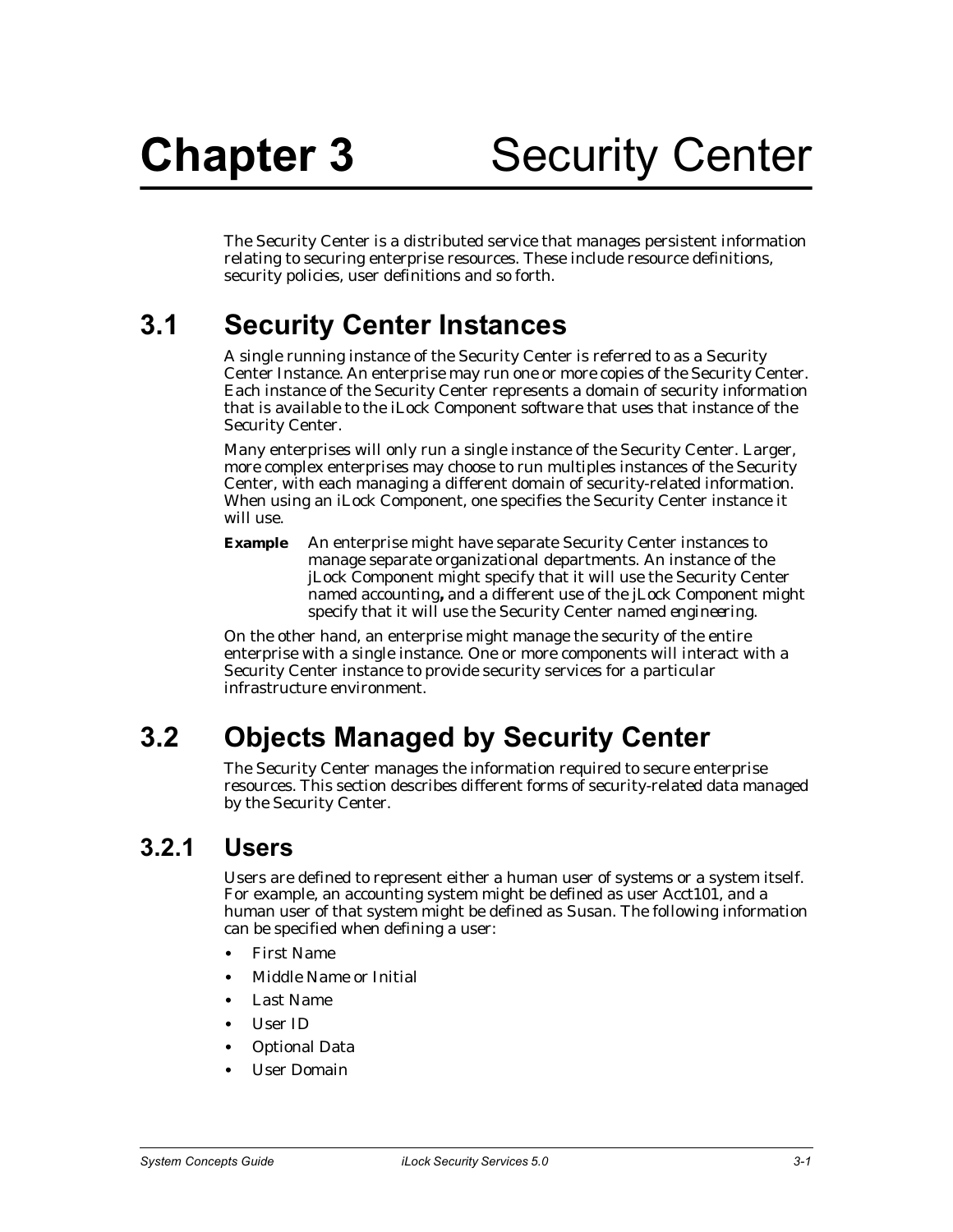<span id="page-19-9"></span>The first, middle and last names are used to identify the human or system. The user ID is used when authenticating a user (i.e. logging on). The User ID must be unique within the Security Center. The optional data field is a string that can carry any desired value (e.g. a users email address). The user's domain is simply a group of users. Controlling management of different user domains is a planned enhancement for a future release.

Users are associated with zero or more security attributes. iLock Components that enforce access control rules use these attributes to make the access decisions.

<span id="page-19-8"></span>The Security Center manages User IDs and Passwords used by iLock Components that perform user authentication with User IDs and Passwords. The jLock Component supports user authentication with either the JII or JAAS Components. The orbLock Component supports authentication with both the CSIv2 and CSS Components.

User IDs may also be managed to provide a mapping to security attributes (Access IDs, Groups and Roles) that might be used in systems that perform authentication but have no security attribute mapping facility (J2EE application servers, for instance).

# <span id="page-19-0"></span>**3.2.2 Security Attributes**

<span id="page-19-6"></span>Security attributes, used to define an identity or a privilege, are associated with user IDs to provide a set of privileges for that user and will be used in security policies (rules) to control access to secured resources. The Security Center supports three types of security attributes:

- <span id="page-19-1"></span>1. Access ID - an attribute that denotes an ID that can be used to access certain secured resources. Each individual user might be associated with a unique Access ID, or multiple users might be associated with the same Access ID. The Security Center always defines a special Access ID that has the value of *Public*. This special Access ID can be used in security policies to indicate that anyone, even users that are not assigned an Access ID, will be allowed to access a given resource.
- <span id="page-19-4"></span>2. Group - an attribute that denotes an ID that can be assigned to one or more users, typically to indicate that all members of a given group possess certain privileges. The Group attribute is typically associated with a group of users that are related by geography, enterprise, department, etc.
- <span id="page-19-5"></span>3. Role - an attribute that denotes the role (typically the job function) that users possess. The same Role attribute can be assigned to many users. The Role attribute is somewhat different in that it can also be associated with a Group attribute as well as a user definition. If a group has one or more associated roles, then any users that are associated with that group are automatically associated with the roles possessed by that group
- **Note** It is important to note that security attributes, not user definitions, are used to define security policies. User definition may be associated with one or more security attributes.

<span id="page-19-2"></span>The security attribute is a data structure that is composed of three data members.

- <span id="page-19-3"></span>1. Attribute Type - Access ID, Group or Role.
- 1. Defining Authority specifies the entity (organization) that has defined and certified the attribute. Some enterprises may only define a single defining authority, while others may define multiple defining authorities.
- <span id="page-19-7"></span>2. Value - the value for an attribute will typically be a user name, group name or role name. For example, a Group attribute might have a value of *Engineering*.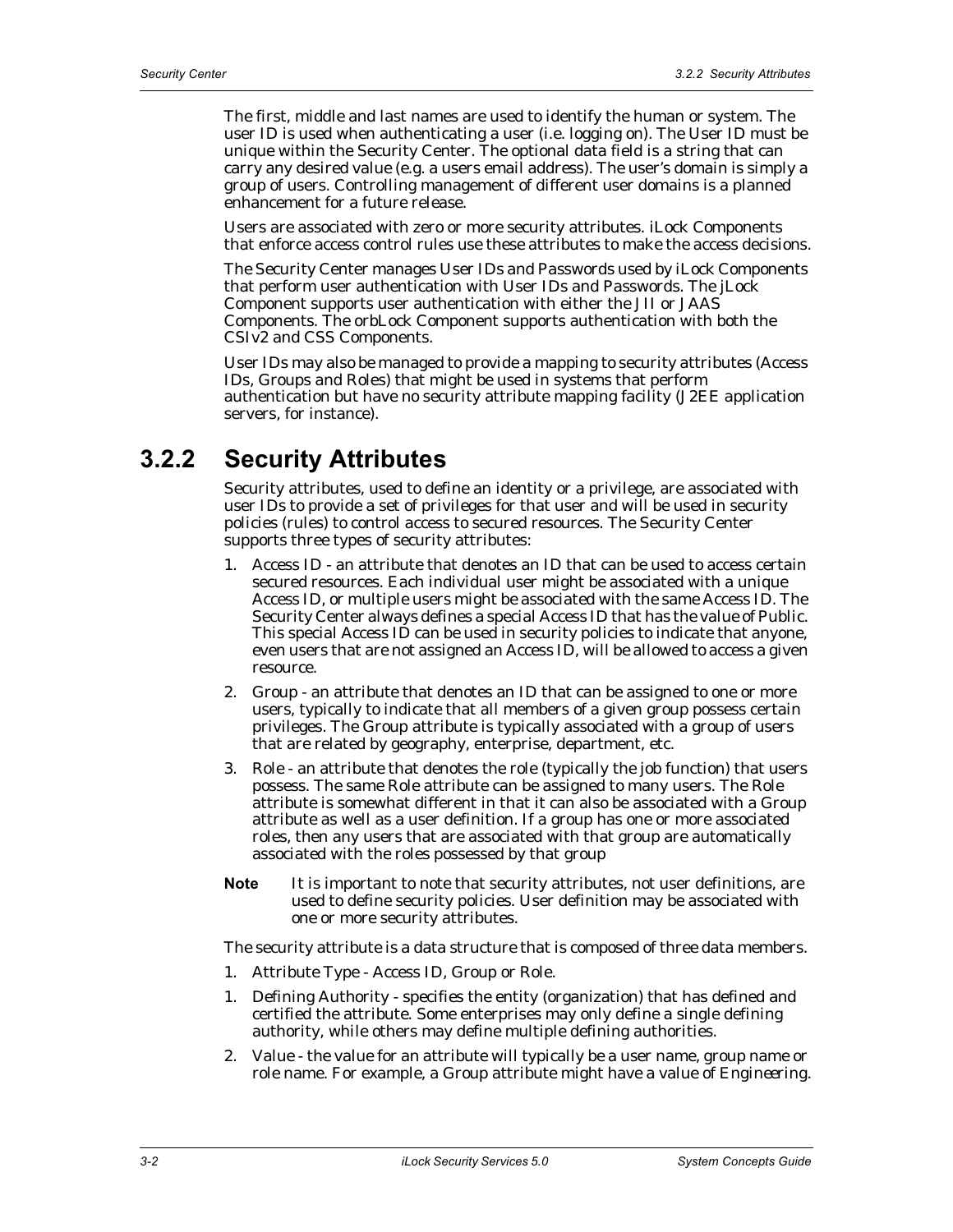There is a special security attribute that is automatically created and managed by the Security Center. It is an Access ID whose value is *Public* and whose defining authority is *OMG*. Some iLock Components will always assign every user to that attribute, even unauthenticated users. Policies can then be built that will allow access to all users.

## <span id="page-20-0"></span>**3.2.3 Secured Resources**

<span id="page-20-5"></span>A secured resource is anything within an enterprise computing environment that should be protected from unauthorized access. That might be a processor, an application, a particular function of an application, a file, a database or a particular record in a database.

<span id="page-20-4"></span><span id="page-20-3"></span><span id="page-20-2"></span>The types of secured resources currently supported by the Security Center are Basic Resources, JAAS Resources, Web Resources, RAD Resources, and CORBA Operations. The meaning of the resource will depend on the iLock Component protecting the resource. For example, a RAD Resource can represent anything that an application wants to protect (such as a database record), whereas a CORBA Operation is intended to represent a single, CORBA IDL-defined operation.

Although each of these secured resources are represented in the same format internally, each is presented visually to the administrator using somewhat different formats. The Security Center presents different views of resources depending on the context in which they will be used. This effectively means that an administrator will view different types of resources with views that present different formats. Secured resources are identified by a unique name within the Security Center. Although different iLock Components will control access to secured resources that may be identified in different ways, all secured resources are eventually mapped to a common format within the Security Center.

Secured resource may be associated with zero or more security policies (see Section 3.2.4, **[Security Policies](#page-20-1)**). When an iLock Component is making an access decision for a resource, the user accessing that resource must satisfy each of the security policies that are associated with that resource.

## <span id="page-20-1"></span>**3.2.4 Security Policies**

<span id="page-20-6"></span>A Security Policy consists of the rules that govern access to secured resources. Security policies are exposed in one of two ways. The first and most common way is referred to a "Resource Policy." This is a single unnamed policy that is associated with one and only one secured resource. The second way is referred to as a "Policy Group." Policy groups are used where multiple resources can share the same policy. The policy group has a name, a policy and a list of resources that the policy applies to. Resources may be assigned to multiple policy groups.

A secured resource may have multiple operations that people may want to perform on that resource (e.g read, write, ..). A Security Policy is comprised of a set of operation policies that govern whether or not a specific operation should be allowed on a particular resource. For example, if a specified file is the resource to be protected, there will be different rules that govern the **read** and **write** operations.

<span id="page-20-7"></span>Since a security policy must be capable of different rules for different operations, the security policy is comprised of one or more *operation policies*. For example, a security policy might consist of two operation policies, one for the **read** operation and another for the **write** operation. Any operation can be defined. For example, we could define an operation named **obliterate**.

Each operation policy will consist of one or more rules that define how the access decision will be made. Since these rules can be time dependent, we call these *Timed Rules*.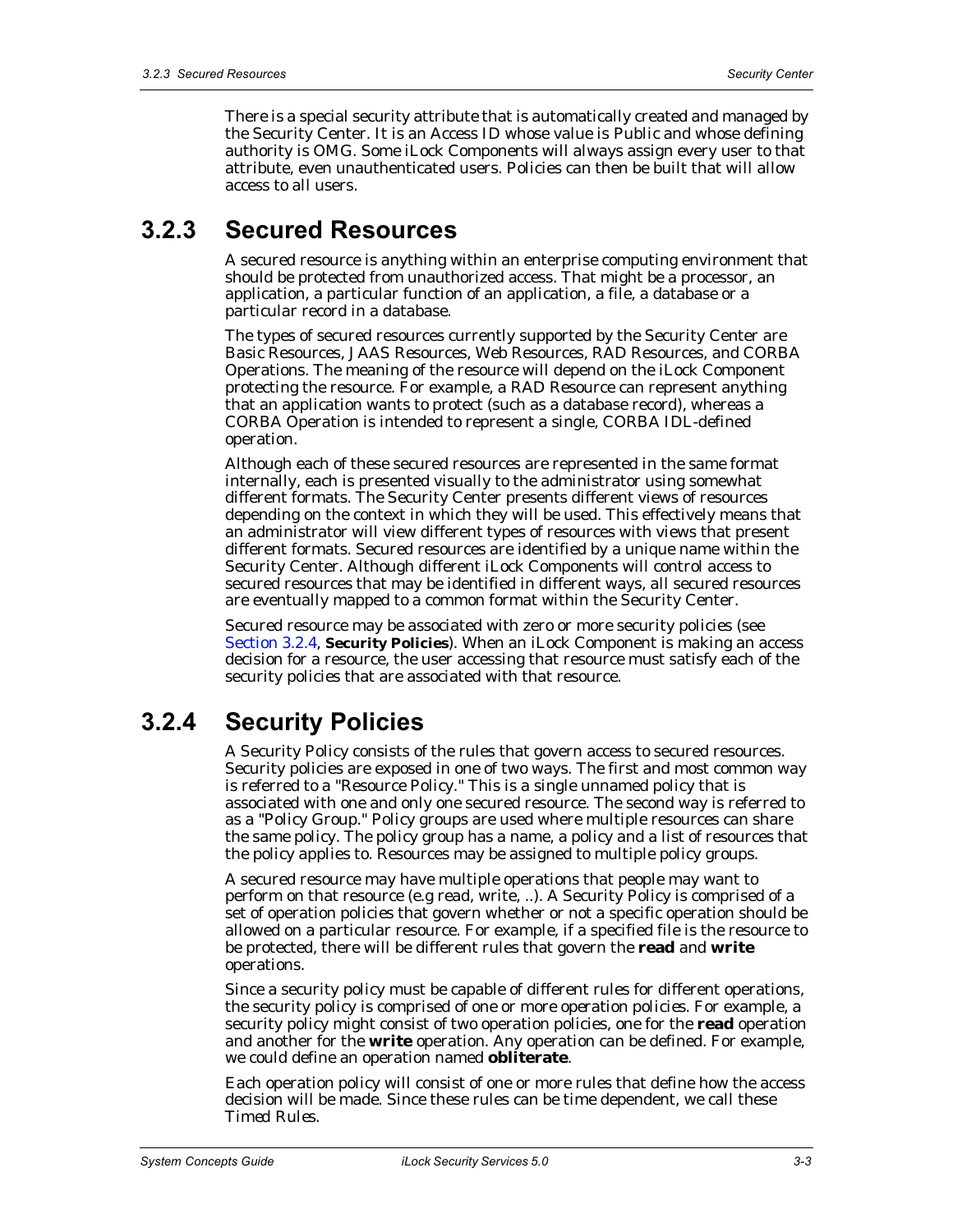<span id="page-21-1"></span>A Timed Rule is a rule used to make access decisions and consists of a rule type, a collection of security attributes, entitlement rules and time attributes that indicate the time constraints to place on the rule.

#### **Timed Rule Types**

There are five types of Timed Rules:

1. Required Attributes

<span id="page-21-7"></span>Indicates that a user must possess all of the attributes defined in the rule in order to meet the access requirements of the rule. For example, if a Timed Rule defines two attributes, *AccessID-Smith* and *Role-Doctor*, then a user is required to have both of these attributes to meet the access requirements.

2. Any Attributes

<span id="page-21-3"></span>Indicates that if a user possesses any one of the attributes defined in the rule, the user then meets the access requirements of the rule. For example, if a Timed Rule defines two attributes, *AccessID–Smith* and *Role-Doctor*, then a user having either of these two attributes will meet the access requirements.

3. Deny Attributes

<span id="page-21-5"></span>Indicates that if a user possesses any of the attributes defined in the rule, the user will be denied access. For example, if a Timed Rule defines two attributes, *AccessID–Smith* and *Role-Doctor*, then a user having either of these attributes will be denied access.

4. Anybody Allowed

<span id="page-21-4"></span>Indicates that all users, regardless of their attributes, will meet the access requirements.

5. Nobody Allowed

<span id="page-21-6"></span>Indicates that no users, regardless of their attributes, will meet the access requirements.

#### <span id="page-21-0"></span>**Precedence of Timed Rule Types**

When evaluating a sequence of Timed Rules, the Timed Rule types are evaluated and enforced in the following precedence order:

- **•** Nobody Allowed
- **•** Deny Attributes
- **•** Required Attributes
- **•** Any Attributes
- **•** Anybody Allowed

For example, consider a sequence of rules that has a rule type of Nobody Allowed and another one that has a type of Any Attributes. The rule of Nobody Allowed will take precedence, and even people having attributes that would match the Any Attributes rule will be denied. This precedence is time-dependent. If a higher precedence rule type does not meet a specified time constraint, its precedence is of no importance. For example, if the Nobody Allowed type is only to be enforced on Tuesdays, it precedence is meaningless on Wednesday.

#### <span id="page-21-2"></span>**Timed Rule Security Attributes**

A Timed Rule can have a sequence of Security Attributes that are used to make access decisions. The security attributes are required for the Required Attributes, Any Attributes and Deny Attributes types. They have no meaning for the Anybody Allowed and Nobody Allowed rule types.

#### **Timed Rule Entitlement Rules**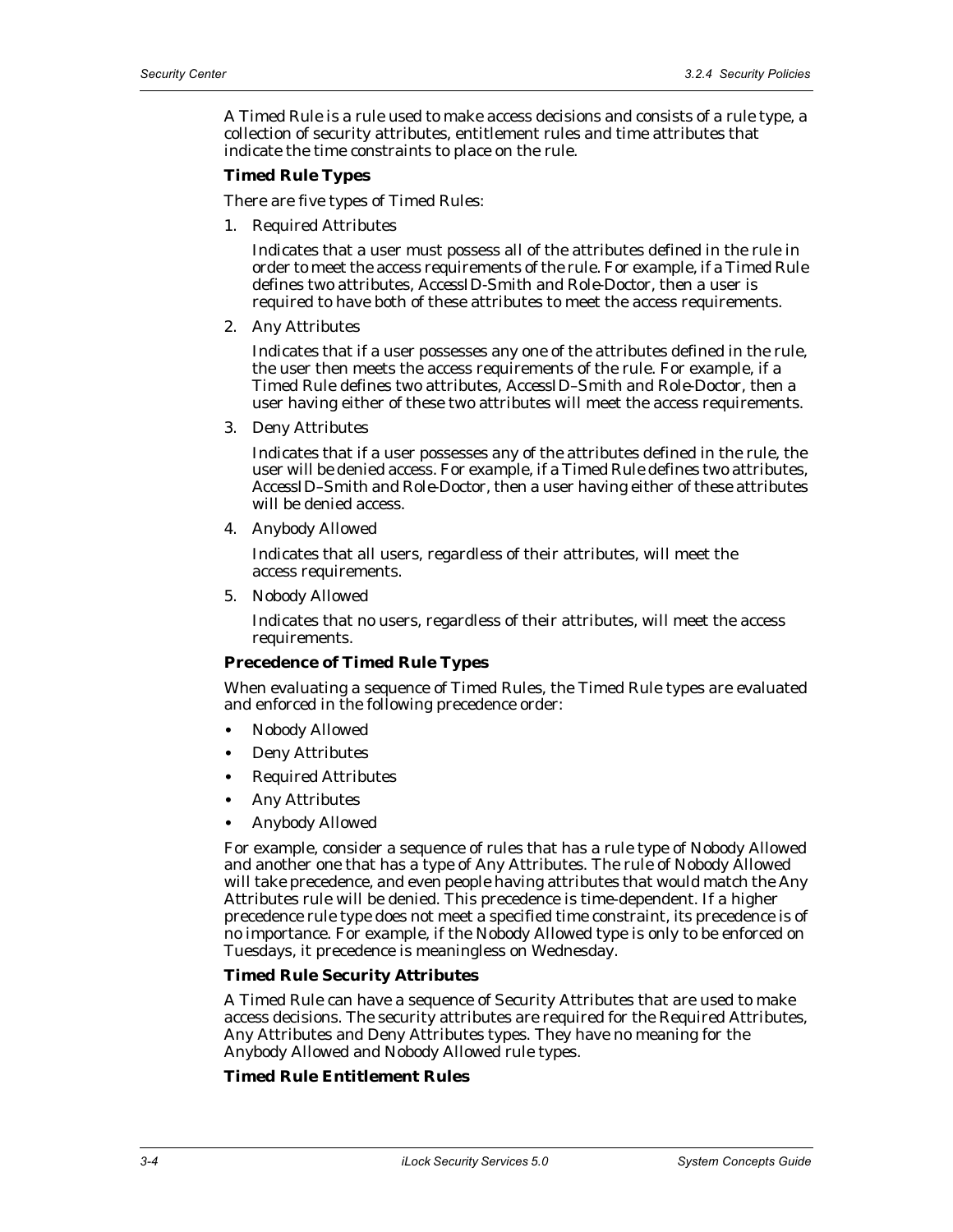A Timed Rule can have a collection of Entitlement Rules that are enforced when making access decisions. An entitlement rule consists of a variable name, a variable value, a variable type and a variable relationship (e.g. greater than). When an application requests an access decision, it must provide the variable name and a value. The access decision engine will validate the variable's type and ensure that the relationship specified in the entitlement rule is correct. For example, an entitlement rule might have a variable named "Salary," a value of "40000," a type of decimal, and a relationship of "greater than." If an application provides entitlement data with a variable named "Salary" and a value of "39000," the entitlement rule will deny access. On the other hand, if the value is "410000," the entitlement rule will allow access.

#### <span id="page-22-5"></span>**Timed Rule Time Constraints**

Each Timed Rule can specify the time frame during which the rule is to be effective. The time constraint may be in the form of an exact time (e.g. 10:01 AM January 23, 1999) or in the form of a recurring-day-of-the-week. A recurring-day-of-the-week time constraint may be used to make a rule effective Tuesday through Friday of every week.

#### <span id="page-22-2"></span>**Combining Timed Rules**

Once you have an understanding of the different rule types and their precedence, it becomes quite easy to build security policies, consisting of multiple rules, which would otherwise seem difficult to express.

<span id="page-22-4"></span>As an example, suppose you want to allow everyone in the Engineering Department to have access to a set of documents (secured resources); however, the exception to this rule is that Lawyers in the Engineering Department should not be allowed to access the documents. To accomplish this, simply create two rules. The first rule, an Any Attributes type, allows access to anybody with a group attribute of *engineering*. The second rule, a Deny Attributes type, prevents anyone with a role attribute of *lawyer* from accessing the documents.

# <span id="page-22-0"></span>**3.3 Object Type Relationships**

<span id="page-22-3"></span>Figure 3.1, **[Object Type Relationships](#page-22-1)**, illustrates the relationship between the various object types managed by the Security Center.



**Figure 3.1 Object Type Relationships**

<span id="page-22-1"></span>In the above illustration, note that the solid lines indicate a relationship between two data elements. Some important points to note about these relationships are:

**•** A user can be associated with zero or more security attributes.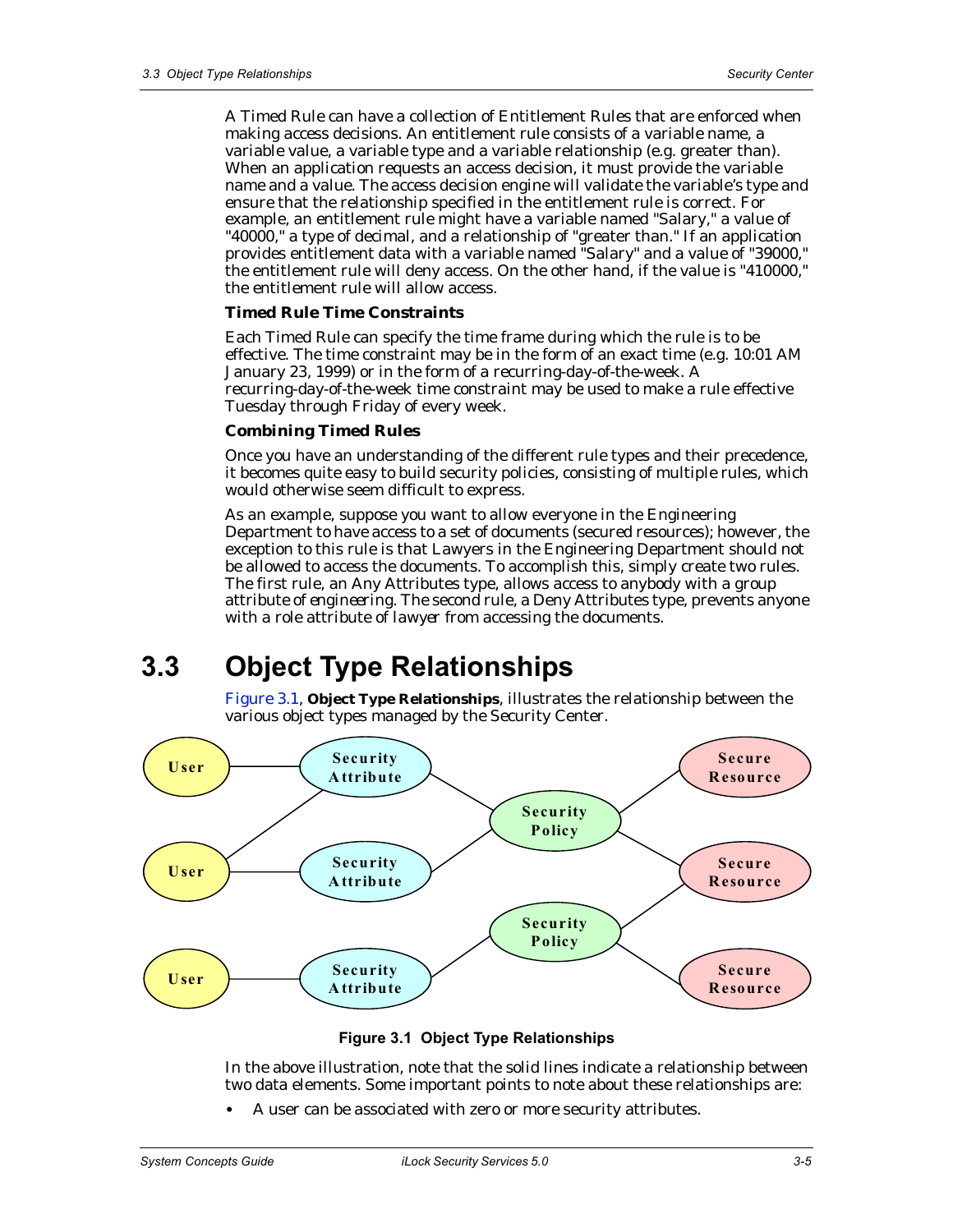- **•** Different users can be associated with the same security attribute.
- **•** A security policy can be associated with zero or more security attributes.
- **•** Different security policies can be associated with the same security attribute.
- **•** Secured resources can be protected by one or more security policies.
- **•** Different secured resources can share the same security policy.

# <span id="page-23-0"></span>**3.4 LDAP and Custom Interfaces**

Many enterprises have existing repositories that maintain information about users, user IDs, and security attributes (groups and roles) that are associated with these users. A common infrastructure for managing these repositories is an LDAP-based (Lightweight Directory Access Protocol) directory service. Other enterprises manage this task with other infrastructures, including those developed within the enterprise.

The Security Center provides the ability to interface with these infrastructures to retrieve information about users and their associated security attributes. A special LDAP option allows the Security Center to interface with an existing LDAP based service. Implementation of the **CustomUserManager** interface will allow those enterprises to have the Security Center interface with non-LDAP-based infrastructures.

# <span id="page-23-1"></span>**3.5 Security Center Administration**

There are two tools provided to allow administrators to manage the Security Center. There is a program with a graphical user interface that allows administrators to manage resources, policies, users and their associated attributes. Similarly, there is a command-line tool that can perform the same tasks in a batch mode by reading management tasks to be performed from a text file.

<span id="page-23-2"></span>The Security Center Administration Tool is a graphical user interface that is provided to manage Security Center instances. This tool can connect to any instance of a Security Center on the network and manage its resources. It can manage security policies, secured resource definitions and user/privilege information and can support multiple types of secured resources appropriate for different computing environments and different iLock Components.

<span id="page-23-3"></span>The Security Center Batch Administration Tool, just like the GUI-based Administration Tool, provides security administrators with the ability to define and manage the security information within the Security Center. This tool uses a text-based file that provides instructions that describe the administrative tasks to be performed. This tool can connect to different instances of the Security Center.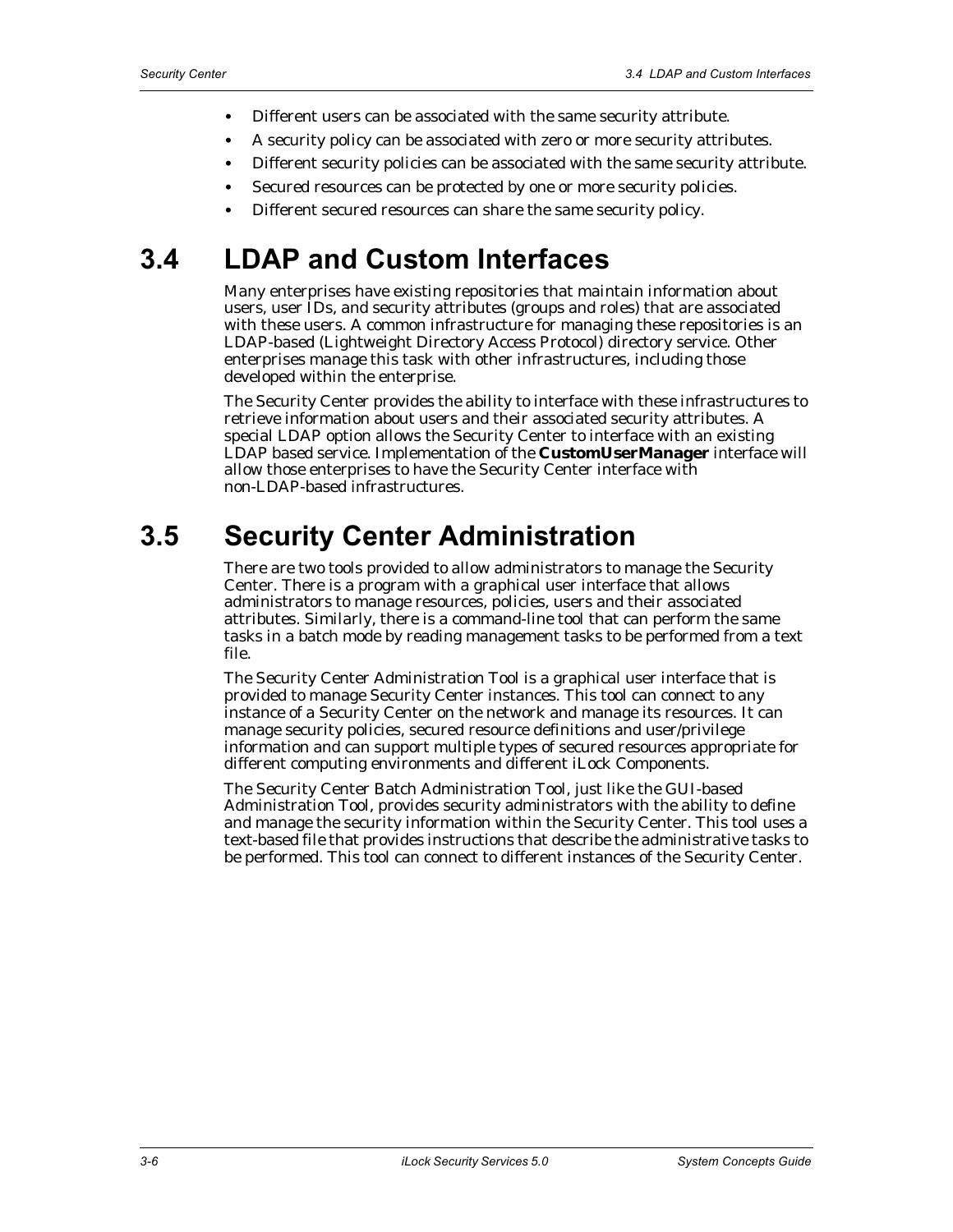<span id="page-24-0"></span>The software components that actually control access to secured resources are referred to as iLock Components. Each iLock Component is a collection of software components designed to protect resources unique to a particular computing environment. iLock Components communicate with an instance of the Security Center to retrieve information about security policies, secured resource and users. Since this communication can traverse a network, it is important to optimize the communication between iLock Components and the Security Center.

All iLock Components provide caching capabilities to minimize the required communication with a Security Center instance. The Security Center will notify iLock Components when persistent security information has changed, thus allowing the iLock Components to refresh their cache when necessary.

# <span id="page-24-1"></span>**4.1 jLock**

<span id="page-24-6"></span>The jLock Component provides security solutions for applications running on J2EE Application Servers, servlets or standalone Java applications. It provides two major features. The first is the Java iLock Interfaces (JII), and the second is the JAAS Login Module.

<span id="page-24-4"></span>For more information on the functionality and operation of the jLock Component, please refer to *iLock Security Services: jLock User's Guide*.

# <span id="page-24-2"></span>**4.1.1 JAAS**

The JAAS Login Module is an implementation of Sun's JAAS (Java Authentication and Authorization Service) interface that uses the Security Center as the authentication server. Existing JAAS applications can use the JAAS Login Module without any programming changes.

Since Sun's JAAS authorization component is not scalable to large systems, a JAAS Access Controller component is available which provides scalable authorization technology that can make access decision for secured resources.

The more functional JII described below is also designed to integrate with the JAAS Login Module. In this way, systems can use JAAS-based authentication and the scalable JII-based access control mechanisms.

# <span id="page-24-3"></span>**4.1.2 Java iLock Interfaces**

<span id="page-24-5"></span>The Java iLock Interface (JII) is a collection of Java classes that provide authentication, administration and access control functionality. The JII can be used by any application written in the Java programming language. It is suitable for standalone applications, servlets, EJBs and even CORBA-based applications written using Java.

The authentication technology supports authentication via User ID and Password or authentication via the operating system. It uses the Security Center as the authentication server.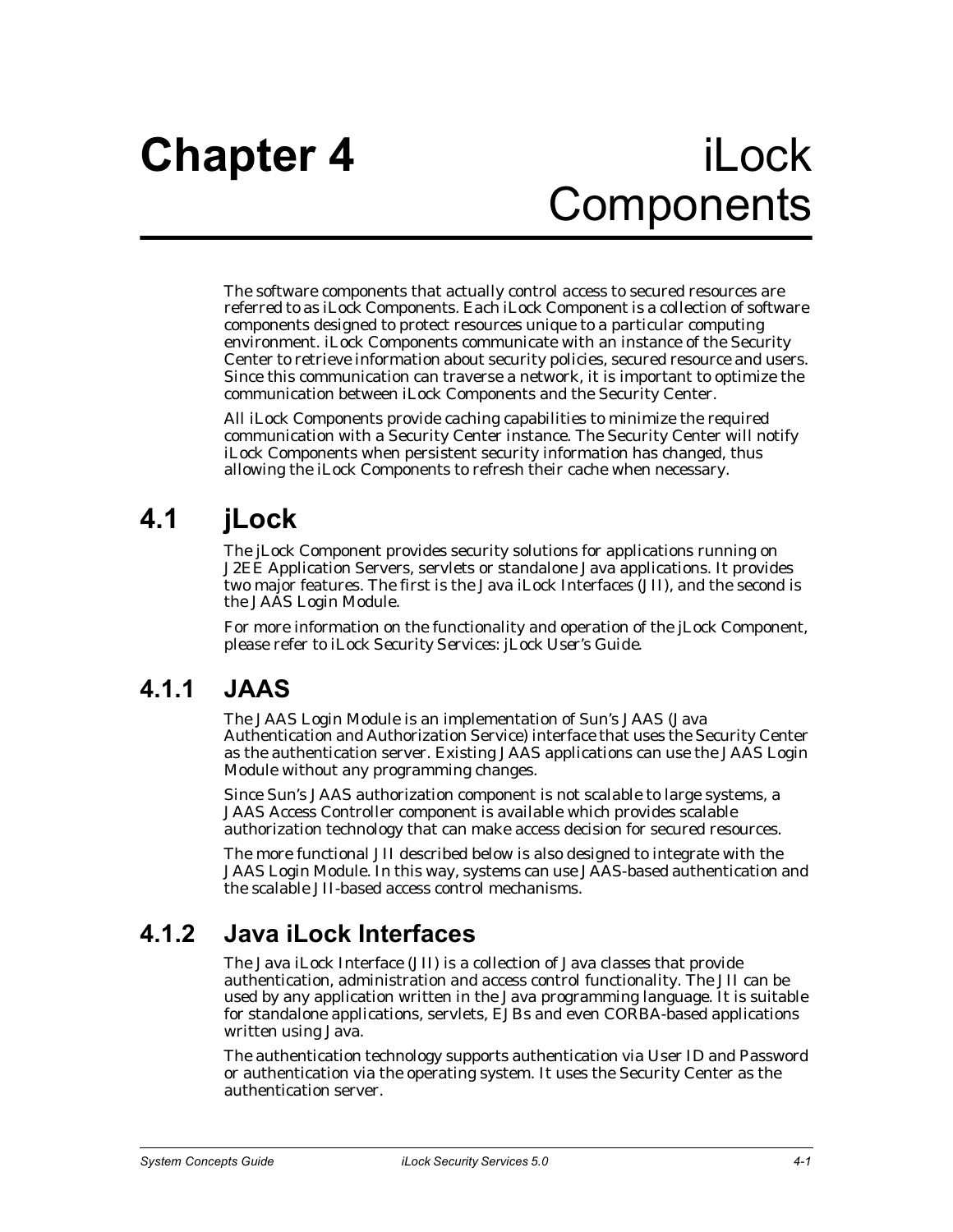The administration functionality supports the definition of new secured resource, security policies, users and security attributes. This allows an application system to create security policies, create secured resources, associate security policies with resources, register new users, create new security attributes and associate security attributes with these new users.

The access control functionality provides access decision security functionality equivalent to that provided by the OMG's Resource Access Decision Facility (RAD) specification. The JII makes these access decisions based on resources and security policies that are defined in the Security Center. The JII is also capable of using the RAD Component of the orbLock Component to make these access decisions.

This access decision support is not only simpler to implement but is also more robust and scalable than the primitive access control mechanisms provided by application server vendors. It allows a Java-based application to control access to any resource that can be named. This could include databases, data records and so forth.

In addition to the basic access decision functionality, the JII also supports the development of custom policy evaluators that can be used in making access decisions and the development of a custom service that can manipulate user privilege attributes when access decisions are made.

# <span id="page-25-0"></span>**4.2 webLock**

<span id="page-25-3"></span>The webLock Component provides security solutions for Web Resources - static Web pages, CGI scripts and Web-based applications written in Java. The webLock Component is compatible with many popular Web servers including Apache HTTP Server (1.x and 2.x) and Microsoft Internet Information Server (IIS). The webLock Component runs inside a Java Servlet Container that processes requests for a Web server.

The webLock Component consists of components used for authentication of Web users and access authorization to Web Resources. Auditing is provided for all authentication and access authorization attempts. These components can be used independently or together. They utilize the users and resource policies set up in the iLock Security Center.

The access authorization is more robust than the mechanism provided by Web servers and Java Servlet Containers and reverse proxy servers alone. It provides controlling access by a user's Roles, Access IDs and Groups. Policies can be set for Web Resources at multiple levels, such as particular machines and/or ports, down to specific applications or even the parameters an application is being invoked with. Using the iLock Security Center access policies for all of an enterprise's Web Resources can be managed in one place. The same access policies in the iLock Security Center can be used for Web and non-Web-based Resources that need protection, simplifying security management.

<span id="page-25-2"></span>For more information on the functionality and operation of the webLock security components, please refer to *iLock Security Services: webLock User's Guide*.

# <span id="page-25-1"></span>**4.3 orbLock**

The orbLock Component secures resources found in a CORBA-based environment and is composed of three major sub-components:

- 1. CSIv2 for orb2 for Java
- 2. CORBA Security Service (CSS)
- 3. Resource Access Decision (RAD) Facility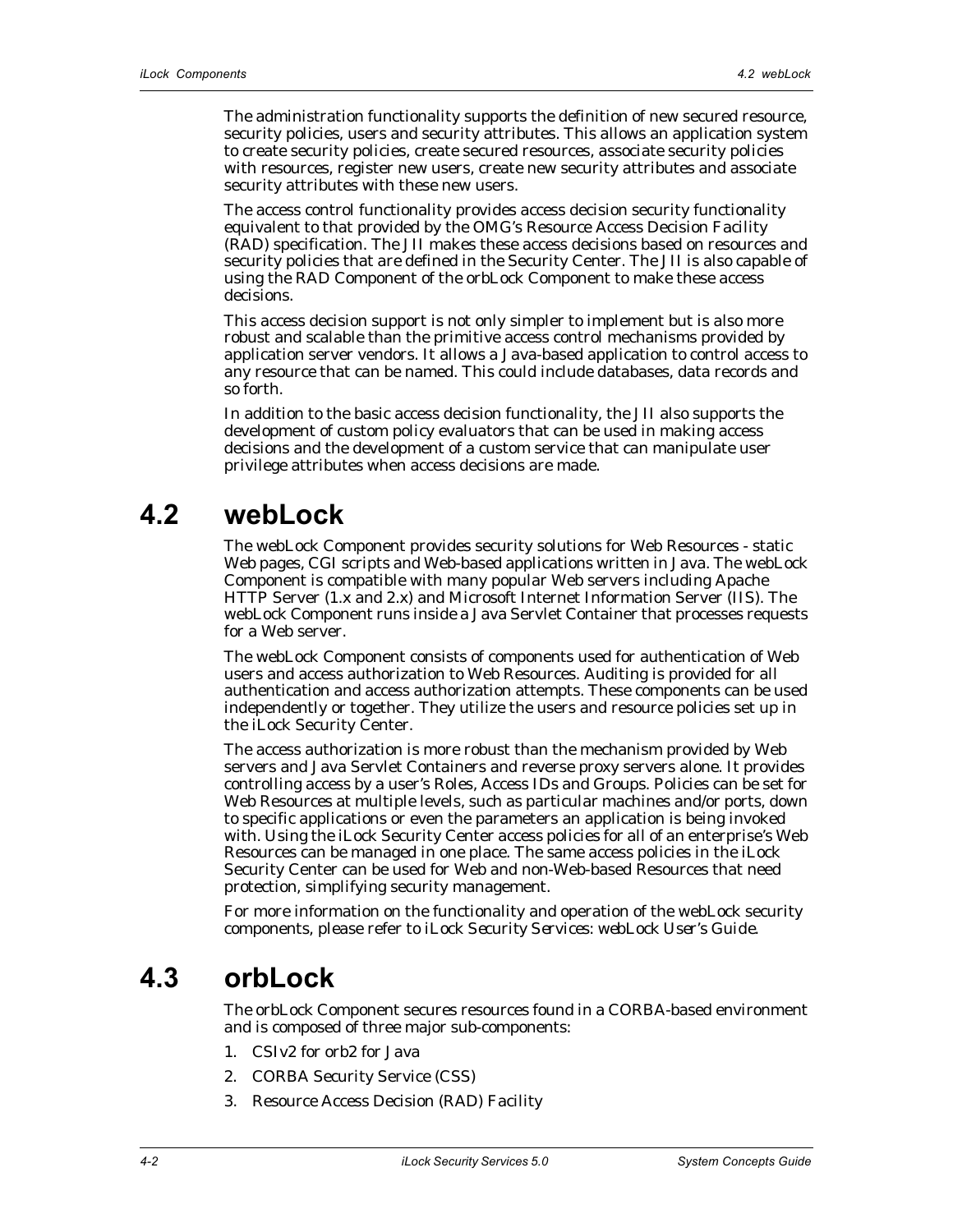# <span id="page-26-0"></span>**4.3.1 CSIv2 for orb2 for Java**

<span id="page-26-8"></span>The Object Management Group has developed two specifications that can be implemented to provide secure CORBA environments:

- <span id="page-26-10"></span><span id="page-26-4"></span>1. Common Secure Interoperability (CSIv2). This specification defines standard protocols for implementing security functionality in secure CORBA environments.
- <span id="page-26-7"></span><span id="page-26-5"></span>2. CORBA Security Service (CORBASec). This specification defines standard interfaces that applications and administrative tools can use to interact with an underlying security service.

The CSIv2 sub-component of orbLock supports the Common Secure Interoperability specification (CSIv2), as implemented by 2AB's orb2 for Java product. This feature allows the authentication of users with either TLS/SSL or an IETF-based User ID and Password standard. In addition, it provides access control for CORBA IDL-defined interfaces and operations.

<span id="page-26-6"></span>For more information on the on the CSIv2 sub-component of orbLock, please refer to *iLock Security Services: orbLock User's Guide*.

## <span id="page-26-1"></span>**4.3.2 CORBA Security Service (CSS)**

The CORBA Security Service (CSS) sub-component of orbLock provides a CORBA security service that authenticates clients, delegates client credentials and controls access to CORBA IDL-defined interfaces and operations. This component provides security service software that runs in the same process with CORBA-based clients and/or servers and is primarily useful when using CORBA vendor products that have not yet implemented the CSIv2 specification.

<span id="page-26-12"></span>CSS can be used with any ORB implementation which properly implements the portable interceptor technology defined in the OMG's CORBA specification.

### <span id="page-26-2"></span>**4.3.2.1 Security-Unaware Applications**

The CSS software runs in the process with both CORBA clients and services and requires no coding changes in any client or server software. Applications that are secured without any coding changes are said to be *security-unaware.* This service provides the following functionality for security-unaware applications:

- **•** For CORBA clients, it obtains user identification information (such as User ID and Password) and creates a secure token that is passed to services to verify the authenticity of a client.
- **•** For CORBA services, it validates the secure token passed from clients to authenticate each client.
- **•** It obtains security attributes (Access IDs, Groups and Roles) that are associated with each individual client.
- **•** It uses a client's security attributes, along with security policies, to allow or disallow access to individual operations and/or objects.
- **•** In multi-tier environments, it passes client identity across tiers, allowing the final target service to allow access to individual operations and/or objects using the identity of the originating client. This process is called delegation.
- <span id="page-26-11"></span><span id="page-26-9"></span>**•** It stores audit information about significant security events (access to an operation is denied, for example).

## <span id="page-26-3"></span>**4.3.2.2 Security-Aware Applications**

Applications that write code to control some aspect of the security environment are said to be *security-aware* applications. The CSS software provides an API with the following capabilities for security-aware applications.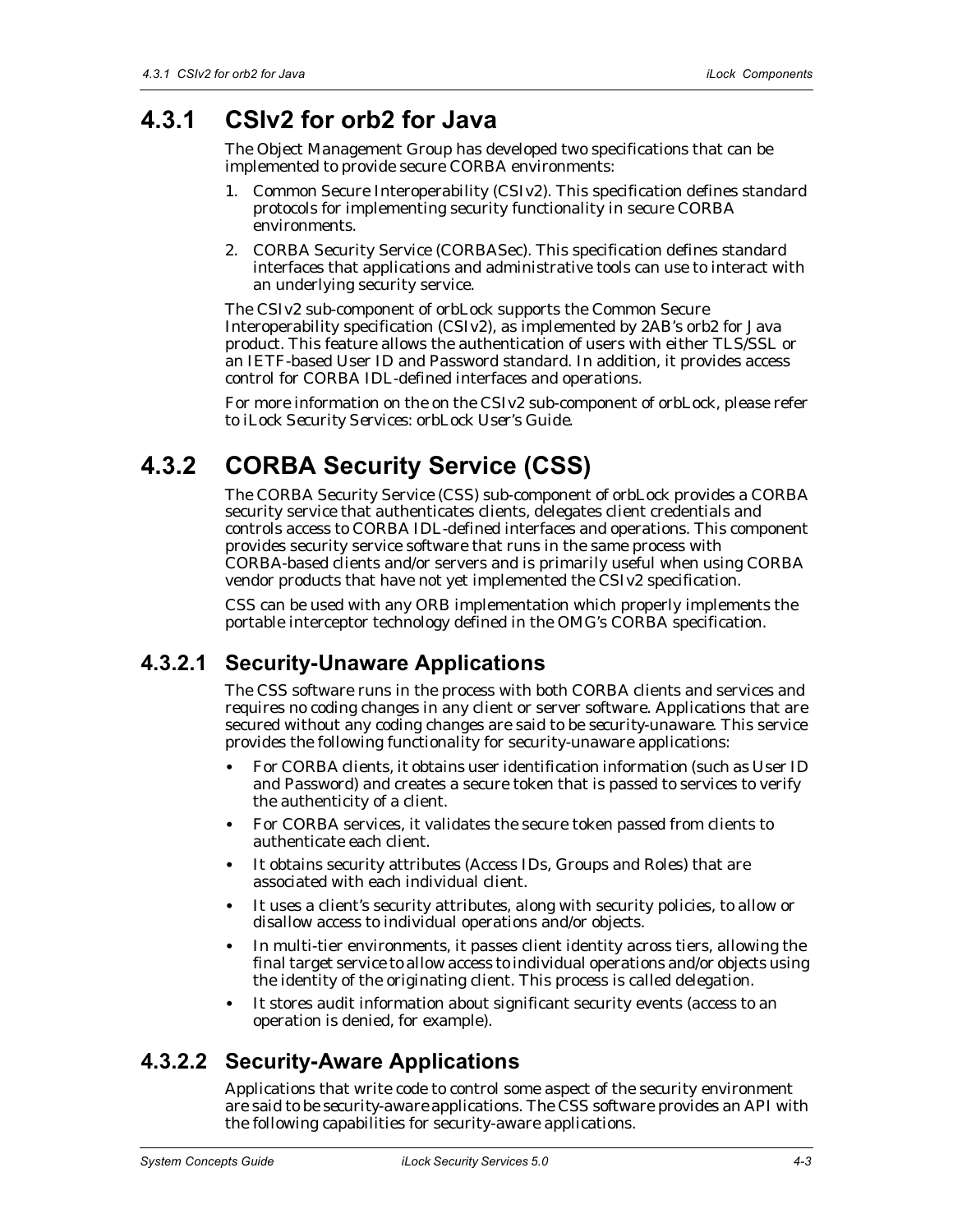- **•** CORBA services can retrieve the security attributes associated with the invoking client. It may use these attributes to make additional application-specific access decisions (e.g. perhaps with orbLock's RAD Component).
- **•** CORBA services can indicate whether or not an object should be secured, that is, it can force some objects to be secured and others to not be secured.
- **•** CORBA services can specify the name of the object domain that an individual object belongs to.
- **•** CORBA clients can control whether or not its security attributes may be delegated across multiple tiers.
- **•** CORBA clients can control the means by which a user's identity is obtained. For example, it might choose to integrate that functionality in a GUI client program.
- **•** Custom authenticator software can be developed to support a wide variety of underlying security infrastructures. This would include technologies such as SSL, Kerberos or even locally developed security technologies. Customers can do this or 2AB will contract to build custom Authenticator software. This custom authentication software replaces the default authentication software, which supports User ID and Password, which comes with the Security Service.
- **Note** 2AB has already done work developing additional authenticators, such as one that uses X.509 certificates for authentication; therefore, there might already be an available authenticator that can be obtained immediately.

Custom software to look up security attributes associated with a user can be developed to replace the standard mechanism that comes with the Security Service. This might be useful in enterprises that already have a deployed LDAP directory of users and attributes

## <span id="page-27-0"></span>**4.3.3 Resource Access Decision Facility**

<span id="page-27-2"></span><span id="page-27-1"></span>The RAD sub-component provides applications with a standardized means of controlling access to secured resources. This facility provides applications with an access decision facility for any secured resources that can be assigned a name. As its name implies, this component provides applications a standardized means of determining whether or not a user should be allowed to perform a given operation upon a secured resource. It enables enterprise applications to use common software components to protect application resources and/or functionality.

RAD provides a flexible, rules-based policy engine that implements the OMG's Resource Access Decision (RAD) Facility. RAD provides a mechanism for obtaining access decisions for any named resource. A key aspect of RAD is the ability to administer flexible access policy based on logically defined names. A Resource Name can define a single secured resource or group of resources. Named resources can be anything... Web pages, windows, tabs, menus or buttons, CORBA interfaces and operations, XML documents or confidential data such as health information. RAD provides the ability to implement access control functionality at the level of granularity your enterprise requires.

RAD is designed for integration with existing security infrastructures to enable fine-grain access control. RAD is unique in the fact that it provides a framework for developers to integrate fine-grain access control. The need to secure application-level resources and to integrate access gateways in technology bridges (which is really what an application server is!) has been an ongoing problem for software developers and solutions providers. RAD integrates naturally with any CORBA® security service implementation, but may also be used in environments with SSL, PKI, Kerberos or other authentication mechanisms. RAD can integrate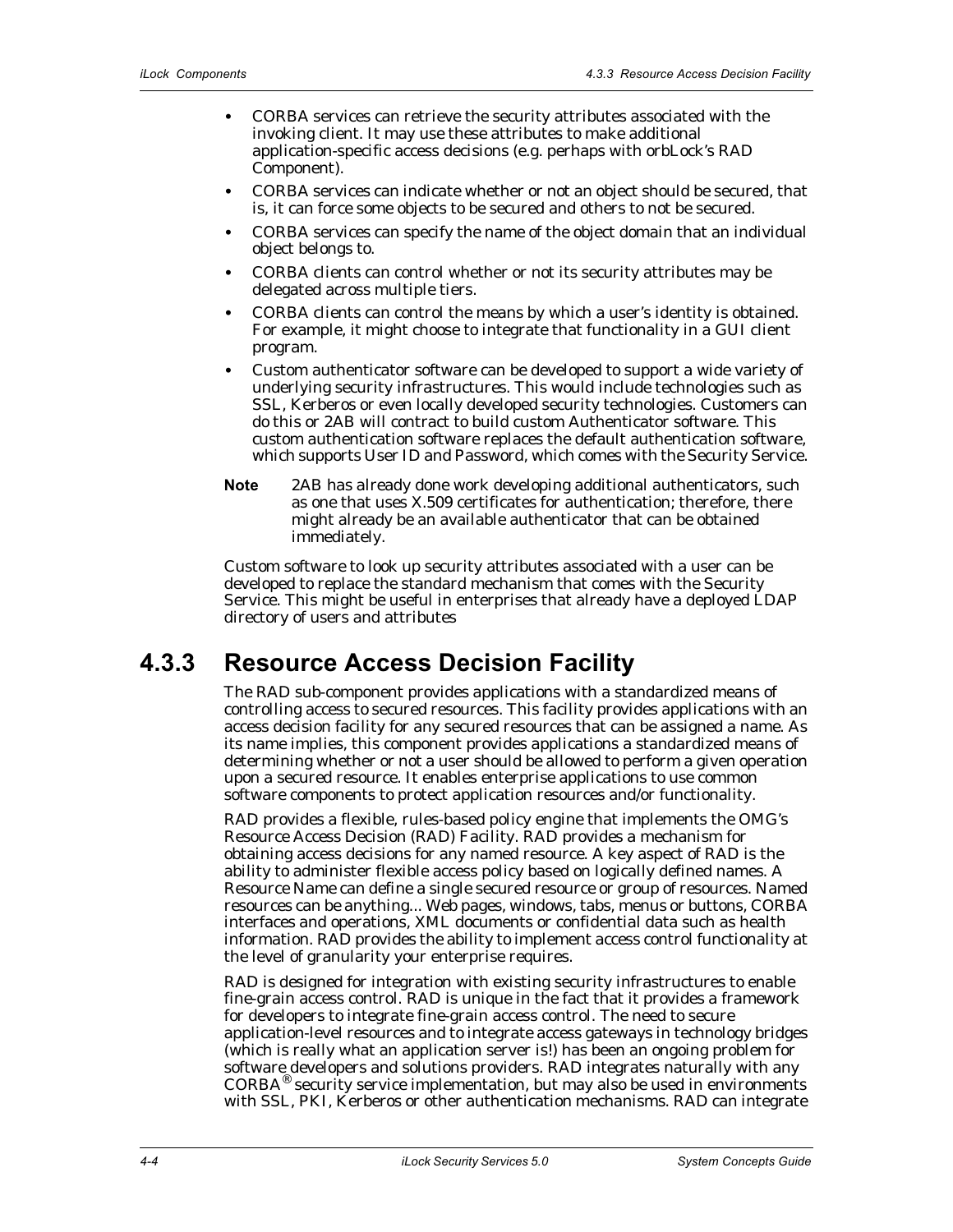with any security service that provides authentication and delegation of user security attributes in an n-tier environment. For example, RAD integrates with the CSIv2 and CSS Components described in this guide.

RAD provides a complete implementation of the OMG's Resource Access Decision (RAD) Facility. This OMG specification provides a standardized means of managing protected resources.

### <span id="page-28-0"></span>**4.3.3.1 Basic Functionality**

<span id="page-28-1"></span>The basic functionality of the RAD Service is to provide access decisions for applications wishing to perform some operation upon a secured resource. Secured resources might be something concrete, such as a database table or row. On the other hand, it might be something that is quite abstract, such as a unique category of information about people and/or customers. Secured resources are assigned unique Resource Names. The internal format of a Resource Name is defined by the OMG's RAD specification. It is a data structure that contains a name referred to as the Resource Naming Authority and a sequence of name-value pairs called a Resource Name Component List.

**Note** The RAD Component does not permit resource names that have embedded tab or newline characters. This restriction applies to both the "resource naming authority" field and the name\_string and value\_string pairs in a ResourceNameComponent.

A standard API mechanism is provided that allows applications to request these access decisions. This standard API mechanism is defined by the OMG's Resource Access Decision Facility specification.

Suppose an application needs to secure access to a specific database. It needs to control which users are allowed to **read** and/or **update** the database. To do this, the database must have been assigned a unique name (Resource Name) and that resource name must be associated with a security policy that governs who is allowed to perform the **read** operation and who is allowed to perform the **update** operation. At runtime, the application can then call a method, **access\_allowed**, to determine whether or not the access should be allowed. This method takes three parameters. The parameters include the name of the resource being accessed (e.g. the database), the operation to be performed (e.g. update) and the privilege attributes associated with the user making the request. These privilege attributes can be obtained from the underlying security infrastructure (e.g. CSIv2 or CSS). The RAD Component determines the security policies associated with the resource and makes its decision based on the policies associated with that resource, the operation requested and the user's attributes. It returns its decision (true or false) to the application, which is responsible for enforcing the decision (i.e. taking appropriate action to deny the access).

The OMG's Resource Access Decision Facility specifies that a component, called a *Policy Evaluator,* is responsible for making these decisions. The RAD Component comes with a system-default Policy Evaluator called the iLock Policy Evaluator. It uses time-based security policies to make these access decisions. Although this component is completely replaceable, it is anticipated that its features will meet a wide variety of enterprise security needs. Please see the *iLock Security Services: Security Center Guide* for a complete discussion of the security policies used by the iLock Policy Evaluator.

Although it is not necessary, it might be beneficial to understand the basic work being performed by the RAD Component when an access decision is requested. When the RAD Component receives an access decision request, it first checks an in memory cache of resource name policy associations. If the associations are not in its local cache, to communicates with the Security Center Service to obtain it. It then determines if the required security policies reside in its in memory cache. If not, it communicates with the Security Center to obtain them. The internal access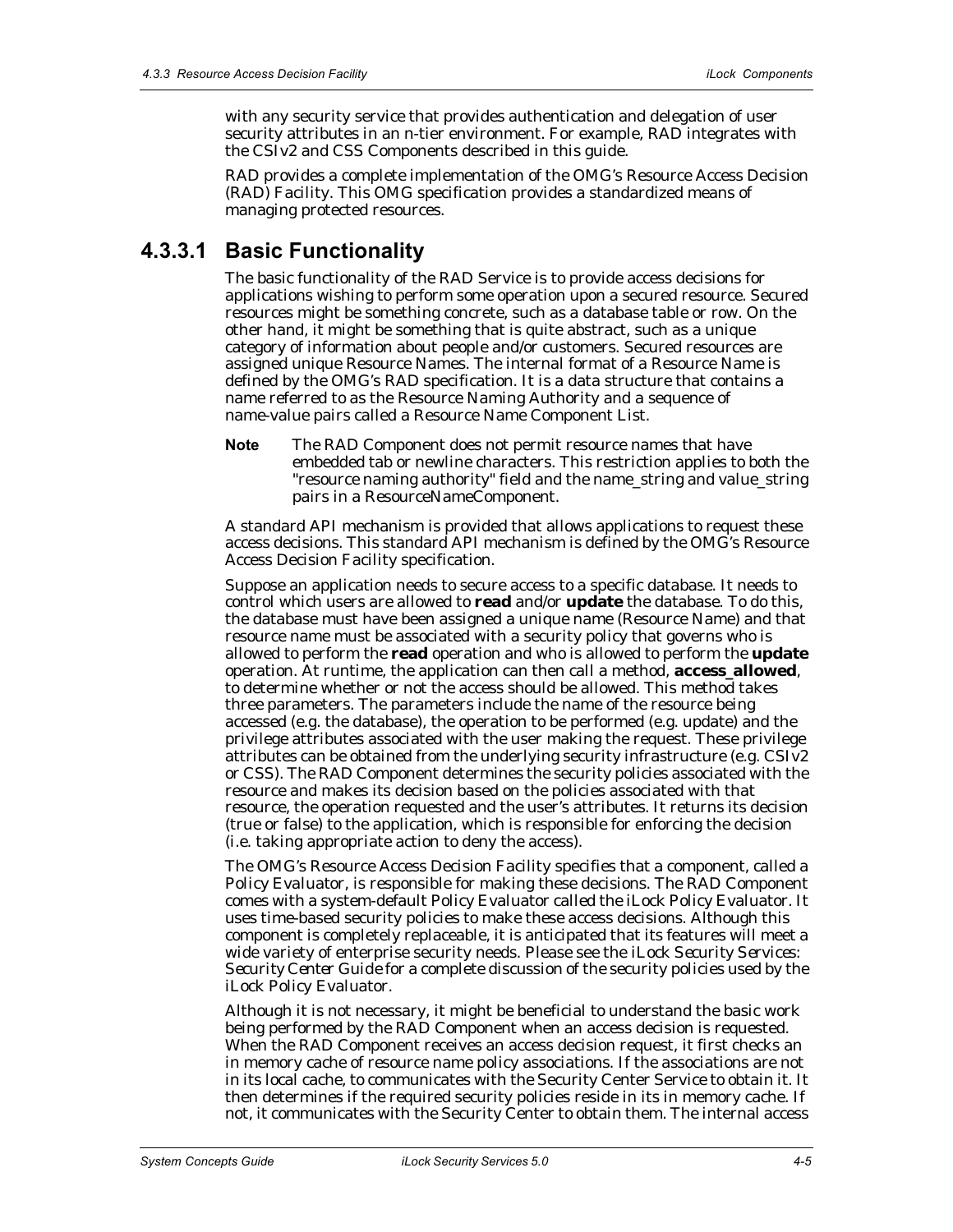decision engine determines whether or not to allow access. A special notification mechanism allows the RAD Component to update its cache if resources and/or policies are modified. As you might guess, the ability to cache policies and resource-policy associations is critical to providing high performance capabilities.

Beyond the basic functionality of determining access decisions for applications, the RAD Component provides a wide variety of services to help applications manage complex security environments. Applications may also:

- **•** Programmatically define new resources and associate security policies.
- **•** Provide custom software to examine and/or modify users attributes prior to making an access decision.
- **•** Provide custom software to evaluate security policies, effectively giving application the ability to invent new security policy types.
- <span id="page-29-3"></span>**•** Provide custom software that determines how decision.

#### <span id="page-29-0"></span>**4.3.3.2 RAD Components**

The RAD Component is comprised of several sub-components:

- **•** The RAD Service provides the basic access decision functionality expected by applications.
- **•** The RAD Administrative Tool provides security administrators with the ability to manage and/or configure various RAD options.
- **•** The RAD Test Tool provides administrators with the ability to test access decisions. This is important when developing new security policies or investigating problems with the security infrastructure.

In addition to the RAD sub-components, the Security Center and its tools are also essential in managing the RAD environment. Please see the *iLock Security Services: Security Center Guide* for details about the Security Center and its administrative tools.

The following illustrates the services and tools used in a typical environment using the RAD Component.

<span id="page-29-2"></span>(Insert Picture from page 50)

#### <span id="page-29-1"></span>**4.3.3.3 Deployment Options**

Because the RAD and Security Center Services are distributed services, there are a wide variety of deployment options. These options should be evaluated in the context of the deployment environment and the characteristics of the application with which it is being deployed.

The RAD Components can be deployed in one of three major ways:

- 1. Fully Distributed using this deployment option, users of the RAD Service communicate with RAD via distributed invocations, and the RAD Service communicates with a Security Center Service via distributed invocations. Using this deployment scenario, many instances of RAD Services can share a single instance of an Security Center Service.
- 2. Collocated Security Center using this deployment option, users of the RAD Service communicate with RAD with distributed invocations, and the RAD Service communicates with a collocated Security Center Service via direct method calls. Using this deployment scenario, each RAD Service has it own unique Security Center Service.
- 3. Client Collocated using this deployment option, users of the RAD Service communicate with RAD via direct method calls, and this local RAD communicates with a Security Center Service via distributed invocations. Using this scenario, many RAD clients (with a collocated RAD) can share a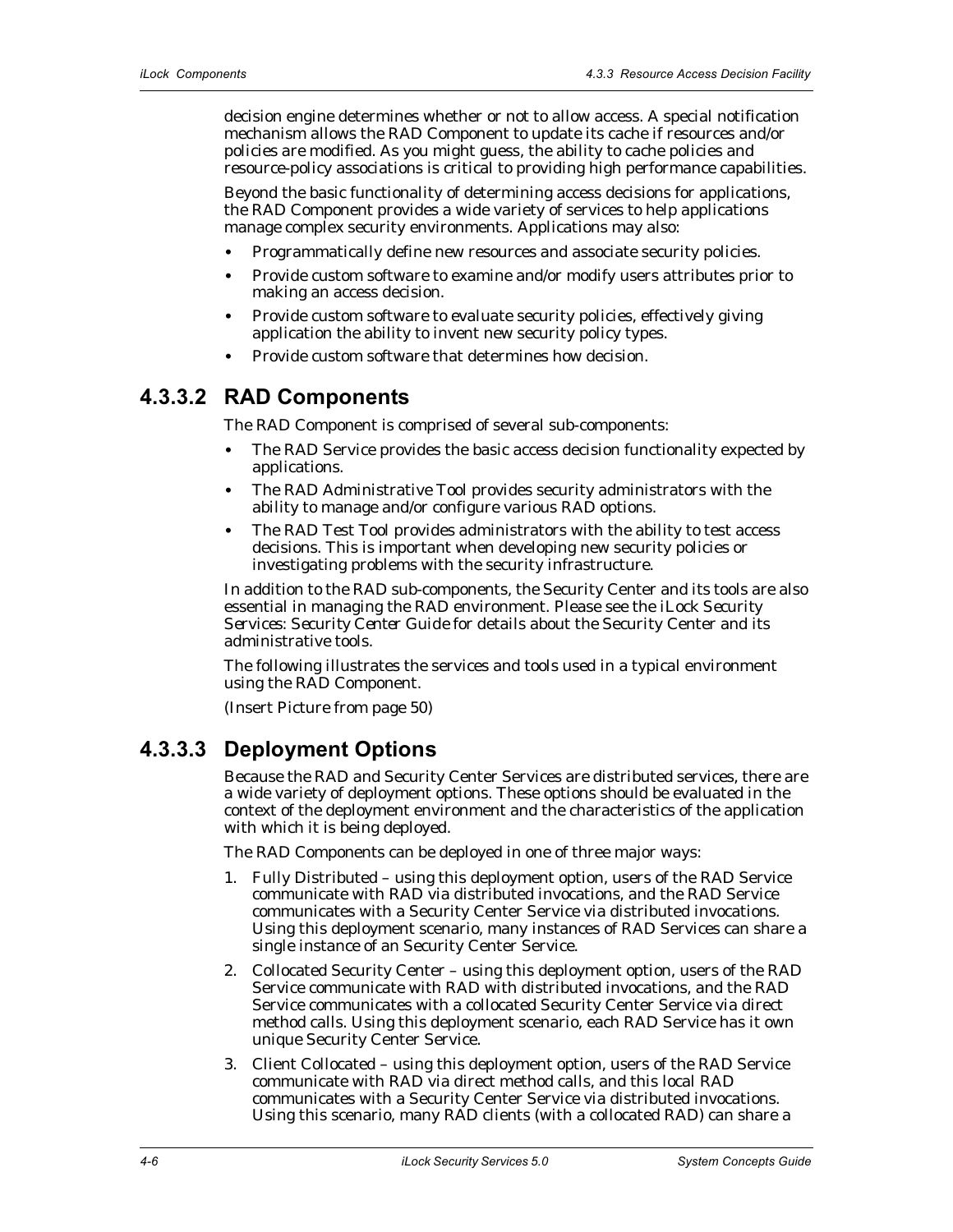single instance of a Security Center Service. This option limits the functionality of RAD to that of the AccessDecision and PolicyEvaluatorAdmin objects. A more extensive discussion of this option can be found in the chapters describing RAD programing interfaces.

#### <span id="page-30-0"></span>**4.3.3.3.1 Fully Distributed Scenario**

<span id="page-30-1"></span>In the following example of the Fully Distributed option, three instances of the RAD Service are running. There is one client application that is currently using two of the RAD instances. A second client is using only one instance of RAD.

This illustration shows only one instance of the Security Center Service. Each instance of a RAD (via the default PolicyEvaluator) obtains information about security policies and resources from the single Security Center Service. Alternatively, there could have been multiple instances of the Security Center Service. Different RAD instances might then utilize different Security Center instances.

There are two administrators, each capable of administering any of the instances of the RAD Service and the Security Center. The tools the administrators can use include the RAD Administration Tool, the Security Center Administration Tool and the RAD Test Tool.

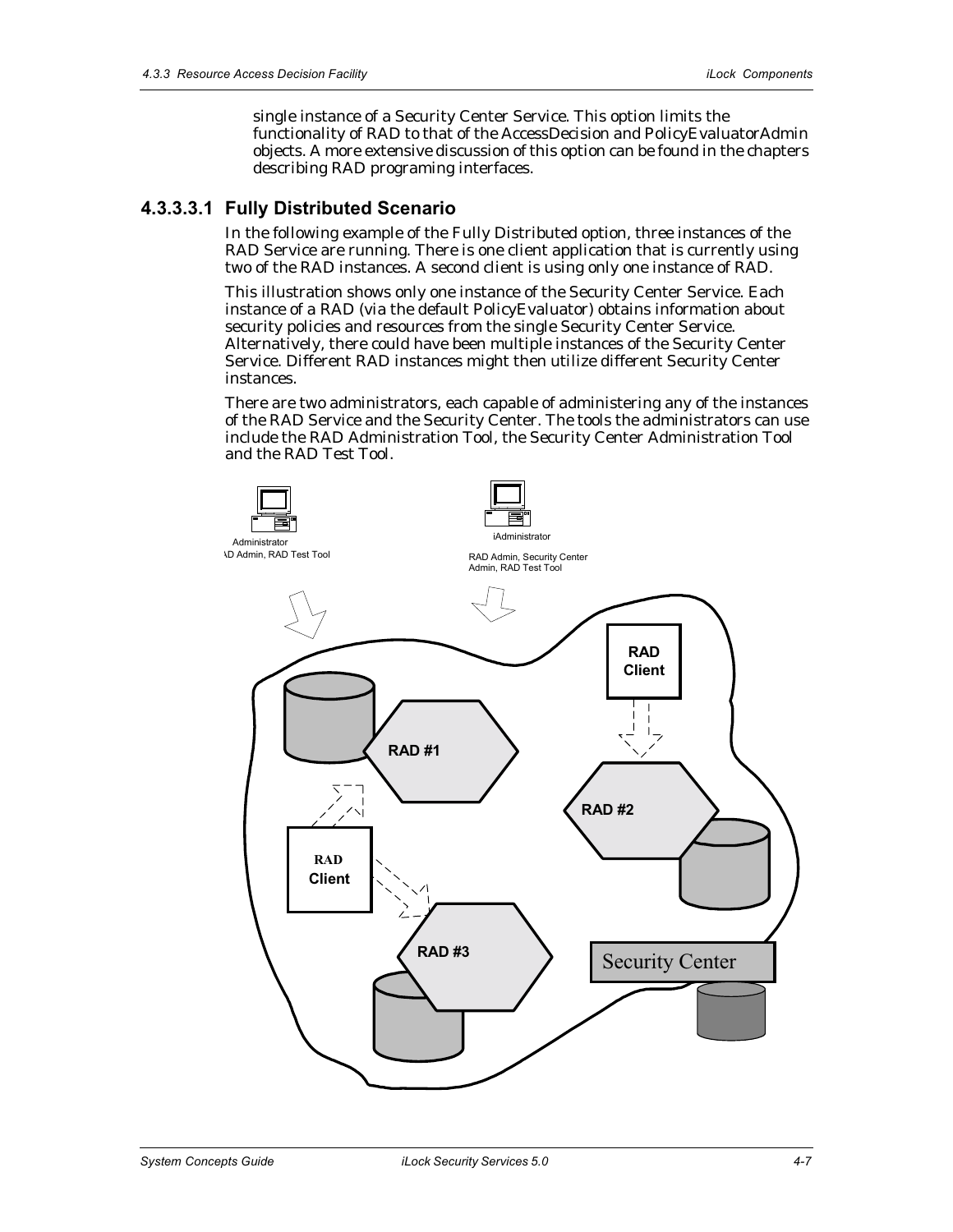#### <span id="page-31-0"></span>**4.3.3.3.2 Collocated Security Center Scenario**

<span id="page-31-3"></span>The following example illustrates a scenario using the Collocated Security Center option. In this illustration, three instances of the RAD Service are running. There is one client application that is currently using two of the RAD instances. A second client is using only one instance of RAD.

This illustration shows that each instance has collocated a copy of the Security Center and, thus, each instance of RAD has its own unique security center database. Each instance of a RAD (via the default PolicyEvaluator) obtains information about the security policies and resources from the collocated Security Center Service.

There are two administrators, each capable of administering any of the instances of the RAD and/or the collocated Security Center. The tools the administrators can use include the RAD Administration Tool, the Security Center Administration Tool and the RAD Test Tool.



#### <span id="page-31-1"></span>**4.3.3.3.3 Client Collocated Scenario**

<span id="page-31-2"></span>The Client Collocated scenario would look identical to the picture of the Fully Distributed scenario; however, the dotted arrows from the client to the RAD Services would be direct object calls, not distributed invocations.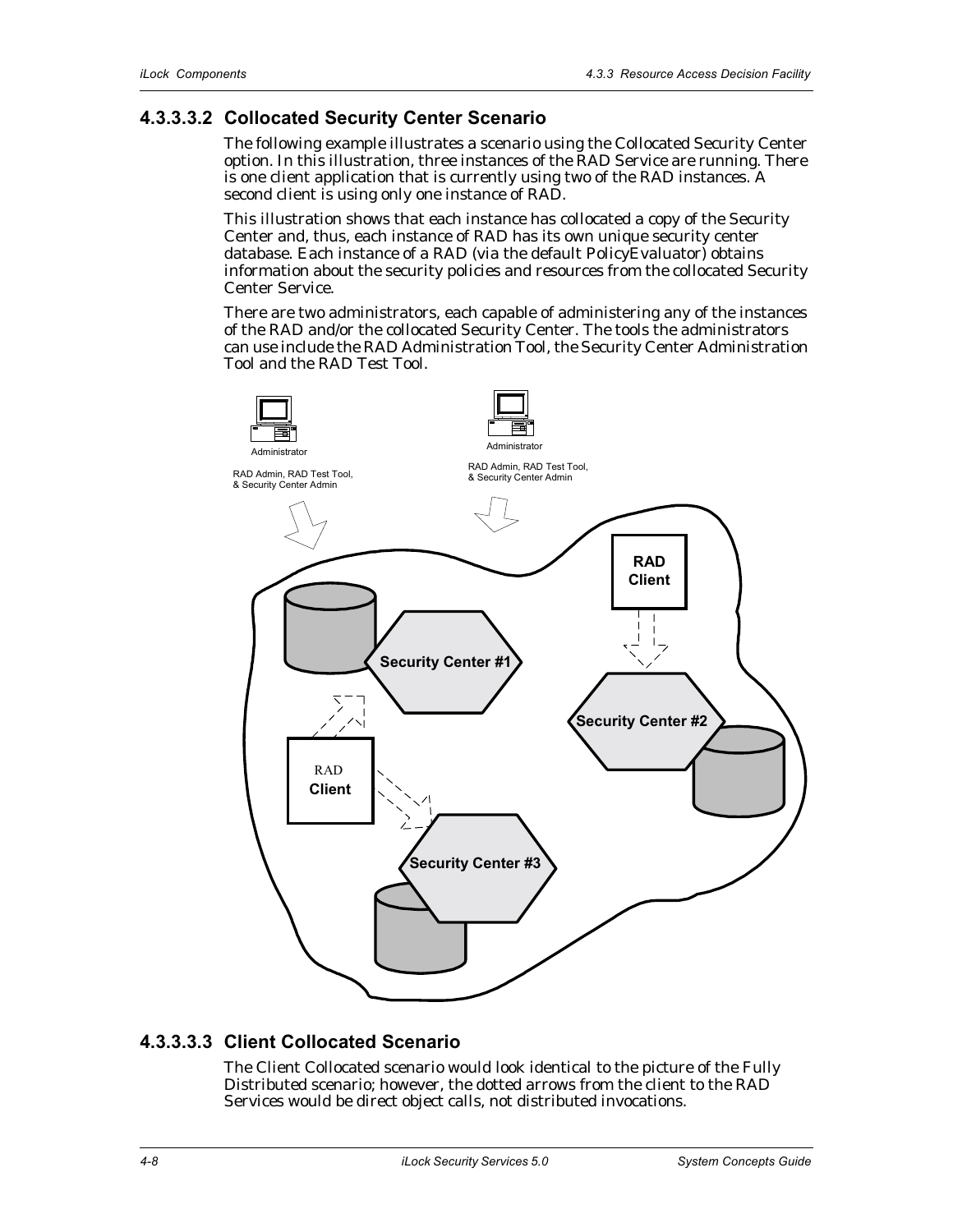# <span id="page-32-0"></span>**Chapter 5** Getting Started with **iLock** Security Services

This chapter provides step-by-step instructions for getting started with the iLock Security Services and assumes that a Windows NT platform will be used; however, other platforms could be easily substituted. You will be introduced to the iLock Components by running some of the demonstration programs that come with the product.

# <span id="page-32-1"></span>**5.1 Install the Product**

<span id="page-32-7"></span><span id="page-32-6"></span>The iLock Security Services software is packaged on a CD and includes an *Installation Guide*. Follow the instructions found in the guide and ensure that the product has been properly installed.

# <span id="page-32-2"></span>**5.2 Install a License**

The Security Center and the iLock Components require a license file. You should have been provided with a license when you purchased the product. If not, contact support@2ab.com. The license file will provide permissions for running the various components that comprise the iLock Security Services. To install the license file, move a copy of the license file that you have been provided to the *lib*  subdirectory of the iLock installation directory. This only needs to be done on machines where the Security Center will run.

If the license is not properly installed, or you attempt to use an unlicensed feature, you will be notified when you attempt to use the component.

# <span id="page-32-3"></span>**5.3 Environment Variables**

There are three environment variables that must be set on the Windows NT platform. Each of these variables should have been set when running the installation program. If not, use the Windows Control Panel to set the following variables:

- **Note** If you do not wish to make these setting permanent, you may use the Windows NT **set** command to set environment variables in a command-line window.
- <span id="page-32-5"></span>1. PATH - this environment variable must include the full path name for the *bin* subdirectory of the iLock Security Services installation. An additional requirement for compiling demonstration programs is the PATH variable also includes the *bin* subdirectory of a Java JDK installation.
- <span id="page-32-4"></span>2. JRE\_HOME – this environment variable must be set to the installation path of a Java Runtime Environment (JRE). The JRE specified must be version 1.3 or 1.4.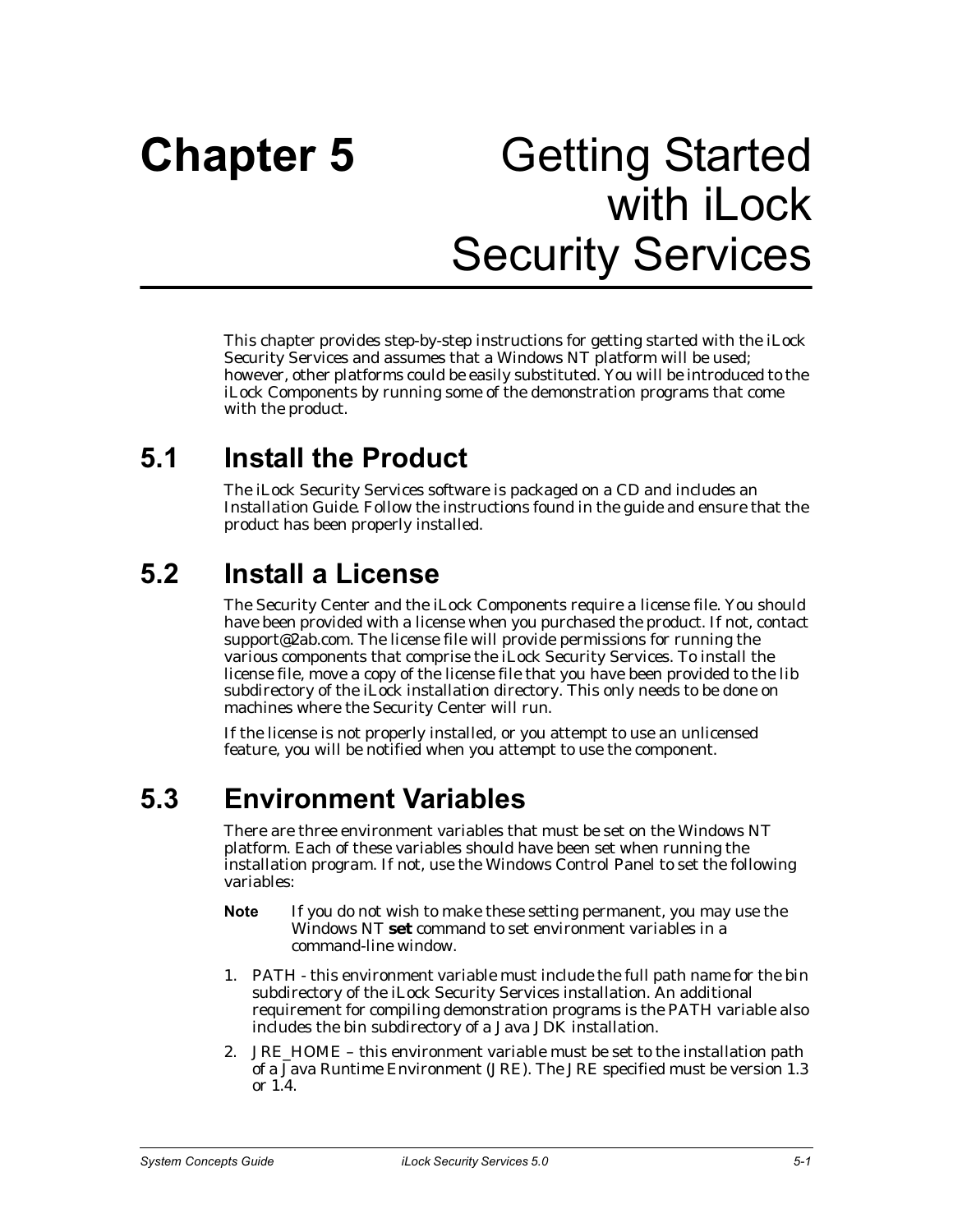<span id="page-33-2"></span><span id="page-33-1"></span>3. ILOCK\_HOME **-** this environment variable must be set to the path of the iLock Security Service installation directory.

# <span id="page-33-0"></span>**5.4 Run the Demonstration Programs**

Each iLock product (jLock, webLock and orbLock) ships with demonstration programs. These are in the *demo* subdirectory of the installation. Please refer to the User Guide for jLock, webLock or orbLock and the *readme.txt* files for detailed instructions on how to run the demonstration programs. There are also whitepapers available in the *docs/Whitepapers* subdirectory of your iLock installation.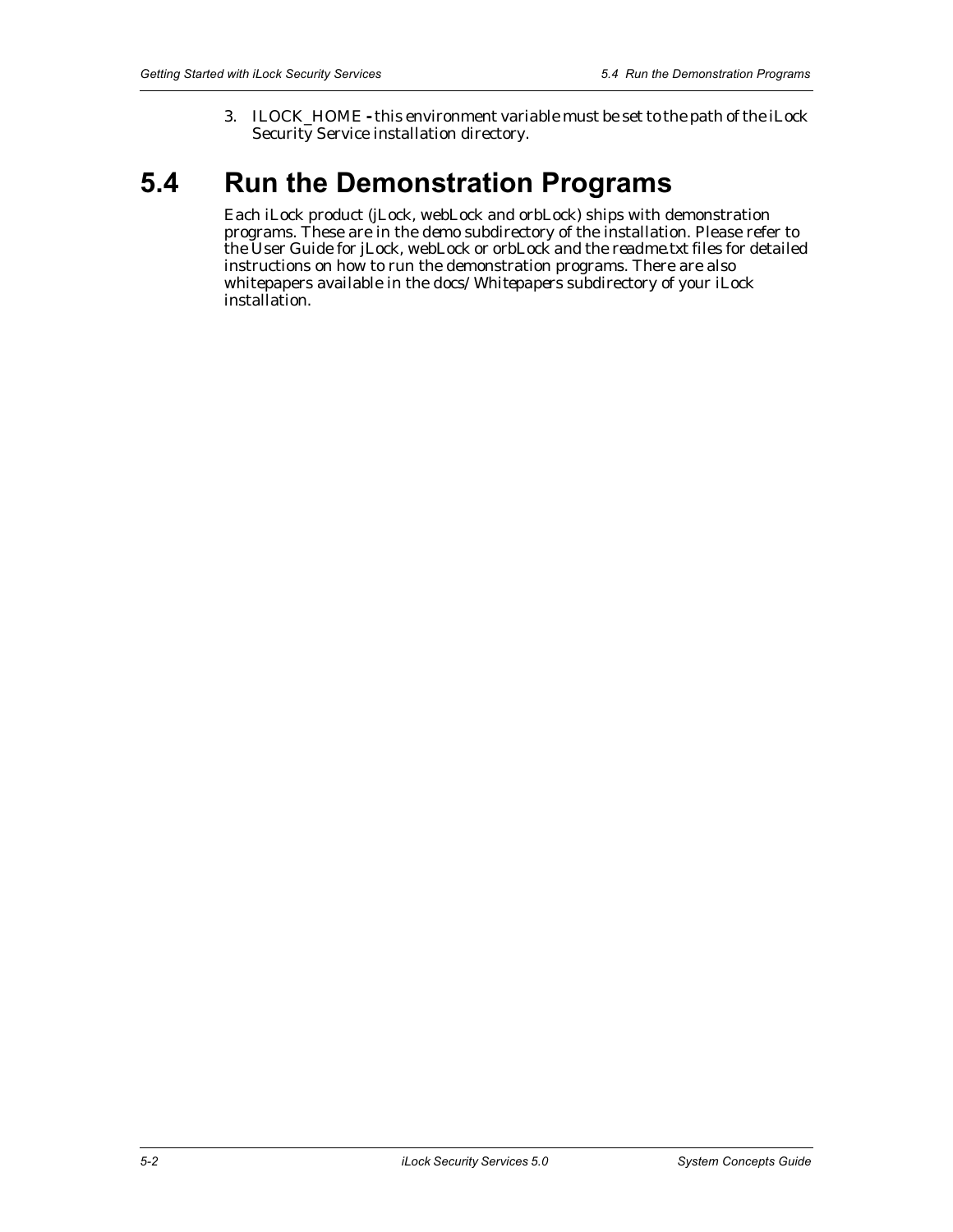#### **Numerics**

2AB Technical Support [1-v](#page-10-1)

#### **A**

access control [1-2](#page-13-3), [1-3](#page-14-2) business logic based [1-2](#page-13-4) infrastructure based [1-2](#page-13-5) access ID, security attribute [3-2](#page-19-1) attribute type [3-2](#page-19-2) auditing [1-3](#page-14-2) authentication [1-1](#page-12-3)

### **B**

business logic based access control [1-2](#page-13-4)

#### **C**

combining timed rules [3-5](#page-22-2) [Common Secure Interoperability. See CSIv2](#page-26-4) CORBA [4-3](#page-26-5) CORBA operations [3-3](#page-20-2) CORBA Security Service [4-3](#page-26-6) CORBASec [4-3](#page-26-7) CSIv2 [4-3](#page-26-8)

### **D**

data type relationships [3-5](#page-22-3) defining authority [3-2](#page-19-3) delegation [4-3](#page-26-9) deployment options [4-6](#page-29-2)

## **E**

environment variables ILOCK\_HOME [5-2](#page-33-1) JRE\_HOME [5-1](#page-32-4) PATH [5-1](#page-32-5)

## **G**

group, security attribute [3-2](#page-19-4)

#### **I**

iLock components [2-1](#page-16-3) jLock [2-1](#page-16-4) orbLock [2-1](#page-16-5) webLock [2-1](#page-16-6) [iLock security center. See security center](#page-18-4) ILOCK\_HOME [5-2](#page-33-1) infrastructure based access control [1-2](#page-13-5) installation [5-1](#page-32-6) license [5-1](#page-32-7)

#### **J**

JAAS [4-1](#page-24-4) [Java iLock Interface. See JII](#page-24-5) JII [4-1](#page-24-5) jLock component overview [4-1](#page-24-6) JRE HOME [5-1](#page-32-4)

#### **L**

license installation [5-1](#page-32-7) Locating Security Service Instances [2-2](#page-17-1)

#### **M**

message protection [1-1](#page-12-4)

#### **N**

naming service [2-2](#page-17-1)

### **O**

object domains [3-3](#page-20-3) OMG Specifications CORBASec [4-3](#page-26-7) CSIv2 [4-3](#page-26-10) orbLock component [4-2](#page-25-2) CSIv2 sub-component [4-3](#page-26-8) orbLock Security Service security-aware applications [4-3](#page-26-11) security-unaware applications [4-3](#page-26-12) RAD [4-4](#page-27-1), [4-6](#page-29-3) basic functionality [4-5](#page-28-1) deployment options client collocated [4-8](#page-31-2) collocated [4-8](#page-31-3) fully distributed [4-7](#page-30-1)

## **P**

PATH [5-1](#page-32-5) precedence of timed rule types [3-4](#page-21-0)

## **R**

RAD [4-4](#page-27-1) basic functionality [4-5](#page-28-1) components [4-6](#page-29-3) deployment options [4-6](#page-29-2) client collocated [4-8](#page-31-2) collocated [4-8](#page-31-3) fully distributed [4-7](#page-30-1) resources [3-3](#page-20-4) [Resource Access Decision Facility. See RAD](#page-27-2) role, security attribute [3-2](#page-19-5) run the demonstration program [5-2](#page-33-2)

#### **S**

secured resources [3-3](#page-20-5) CORBA operations [3-3](#page-20-2) definition [3-5](#page-22-4) object domains [3-3](#page-20-3) RAD resources [3-3](#page-20-4)